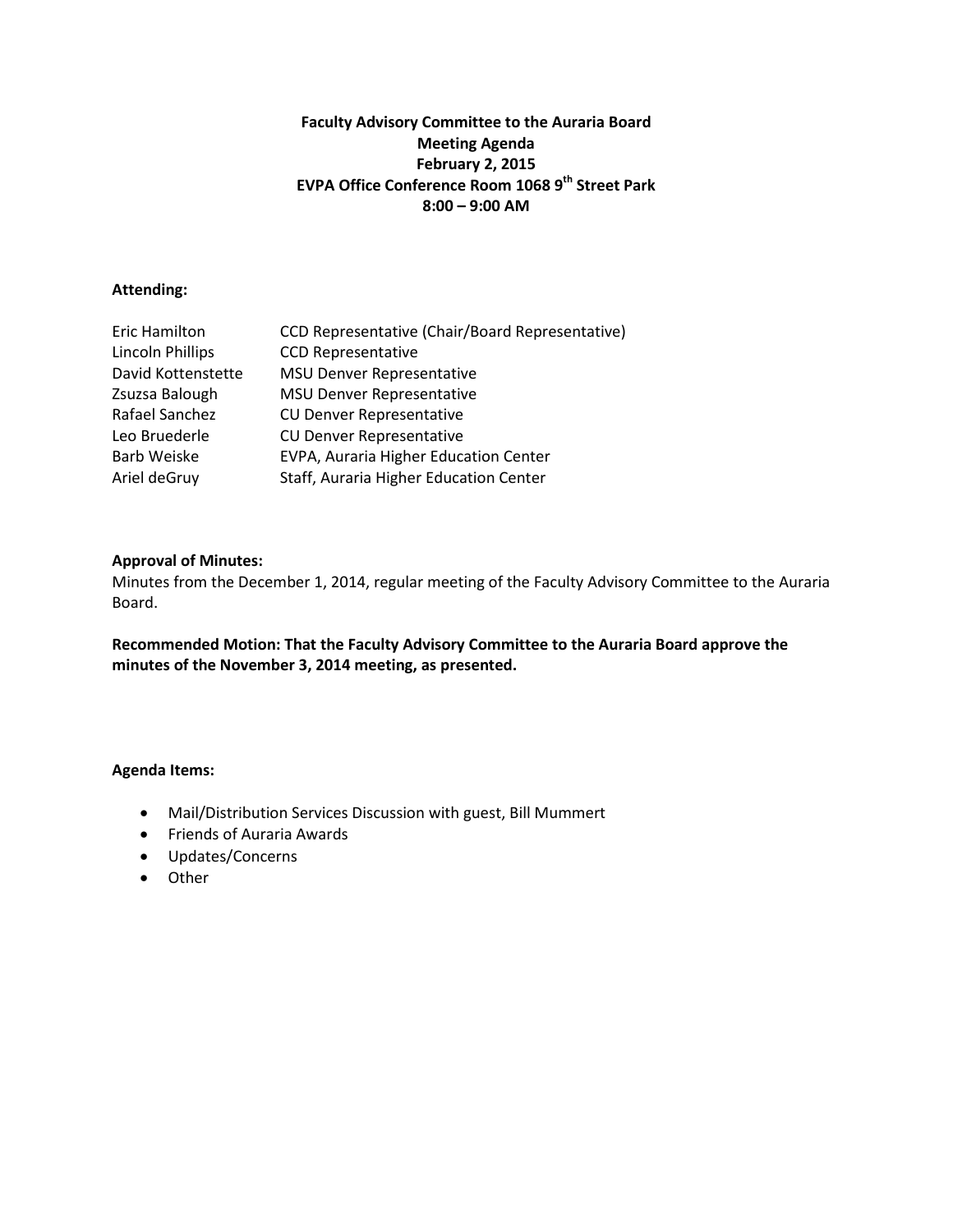# **Faculty Advisory Committee to the Auraria Board Meeting Minutes February 2, 2015 EVPA Office Conference Room 1068 9th Street Park 8:00 – 9:00 AM**

#### **Attendees:**

| Eric Hamilton       | CCD Representative - present                              |
|---------------------|-----------------------------------------------------------|
| Lincoln Phillips    | CCD Representative - present                              |
| David Kottenstette  | MSU Denver Representative -present                        |
| Zsuzsa Balough      | MSU Denver Representative -present                        |
| Rafael Sanchez      | CU Denver Representative -present                         |
| Leo Bruederle       | CU Denver Representative -present                         |
| Barb Weiske         | EVPA, Auraria Higher Education Center-present (via phone) |
| Ariel deGruy        | Staff, Auraria Higher Education Center-present            |
| <b>Bill Mummert</b> | Guest, Auraria Higher Education Center, CFO               |

# **1. Approval of Minutes:**

David Kottenstette moved to approve the minutes from the December 1, 2014, regular meeting of the Faculty Advisory Committee to the Auraria Board. Leo Bruederle seconded.

# **The motion passed with five approvals and one abstention from Zsuzsa Balough.**

# **2. Guest: Bill Mummert:**

Bill Mummert was present to discuss distribution services with the group. He began by asking how he could help. Leo Bruederle stated that he requested this be an agenda item because of complaints he has been getting from the front desk assistant in his office. She has specific concerns including:

- The hours of pick up and drop off not known or consistent.
- The time of the last pick up is unknown and varies.
- Lots of mistaken deliveries (things get sent to their office, but are not addressed to anyone there).
- Intercampus mail takes a long time.

Bill told the group that distribution services tries their best to provide a good service. Every building should have mail delivered to it every day. He explained that they do two runs. One begins around 9:30am and is completed by noon. During this first round, mail services both picks up and drops off mail. Some buildings get another pick up in the afternoon around 1:00-2:00pm. Eric Hamilton asked how long mail usually sits at the distribution facility and Bill replied that mail should be picked up at 6am each morning, and then gets sorted and delivered that same day. Eric asked if this is something that is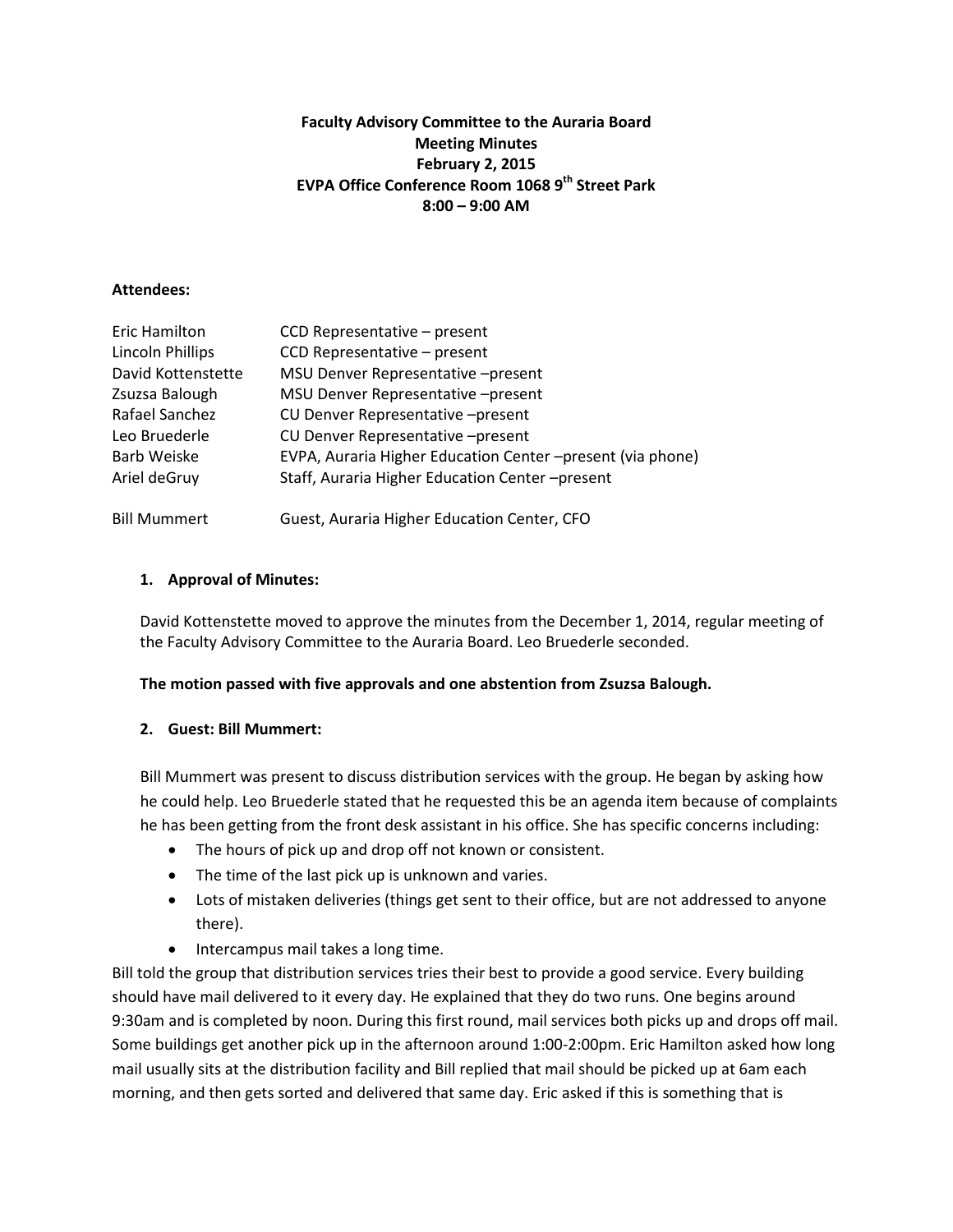consistent or if that system has flaws. Bill explained that he met with the manager of distribution services in December to reaffirm how this process works, and making sure that mail is getting sorted and delivered that same day. Interoffice mail, Bill told the group, is sorted and delivered the following day. It should not take longer than two days to reach its destination. Additionally, Bill explained that for most buildings, the mail is placed in a particular delivery location, where it is then another person's responsibility to deliver and distribute it to individual departments.

David Kottenstette explained that they know where to drop the mail in their buildings, and depending on the reliability of the person working that day, it usually goes into a stack that goes out at the end of each day. He continued that it should also be the responsibility of the faculty or staff member to get things out themselves if necessary. He also brought up that sometimes individuals forget to put things in the outgoing stack or whatever the case may be, but it isn't always the fault of distribution services.

Leo expressed that the woman who has voiced these complaints in his department is the one who deals directly with the mail, so she is aware that things are sitting down in their building's mail room for days at a time. Bill responded that the mail should be picked up from those centers on a daily basis, and if there is a need for a specific or special pick up, Vicki Ulibarri is always willing to help. She is the manager of distribution services and she is always willing to hear about any issues that people are having with the mail.

Bill went on to say that they recently fixed an issue they were having with UPS deliveries, so they are eager to hear about other issues and try to get them resolved as well. He said that they try to increase the level of service based on people voicing opinions about what's working and what isn't. Leo asked if there was regular communication between distribution services and other departments. Bill said that he wasn't sure about the level of communication between individual departments and mail services. He explained that there used to be a guide online that explained what would be delivered where, and at what time, but it is no longer up to date. Barb added that it would be beneficial to update the website. She also suggested having Katy Brown put together a special message that could be sent out to all users with the updated mail document. Bill agreed, and said he would get in touch with Vicki about posting the hours on the website, and possibly creating a PDF with additional information.

Leo inquired about CU Denver address. He was curious how mail services decides where CU Denver mail should go? They are getting a lot of mail that doesn't belong to them. Bill told the group that CU Denver is tough because often people address things incorrectly, or have a name that belongs here at Auraria with the Anschutz address. So they try to figure out who the PERSON is, then decide where the mail should go. The back and forth from the medical campus has always been a little issue, but mail services does try their hardest to get things where they need to go. Bill thanked the group for allowing him to come and requested that they let him know about any issues or concerns they have in the future.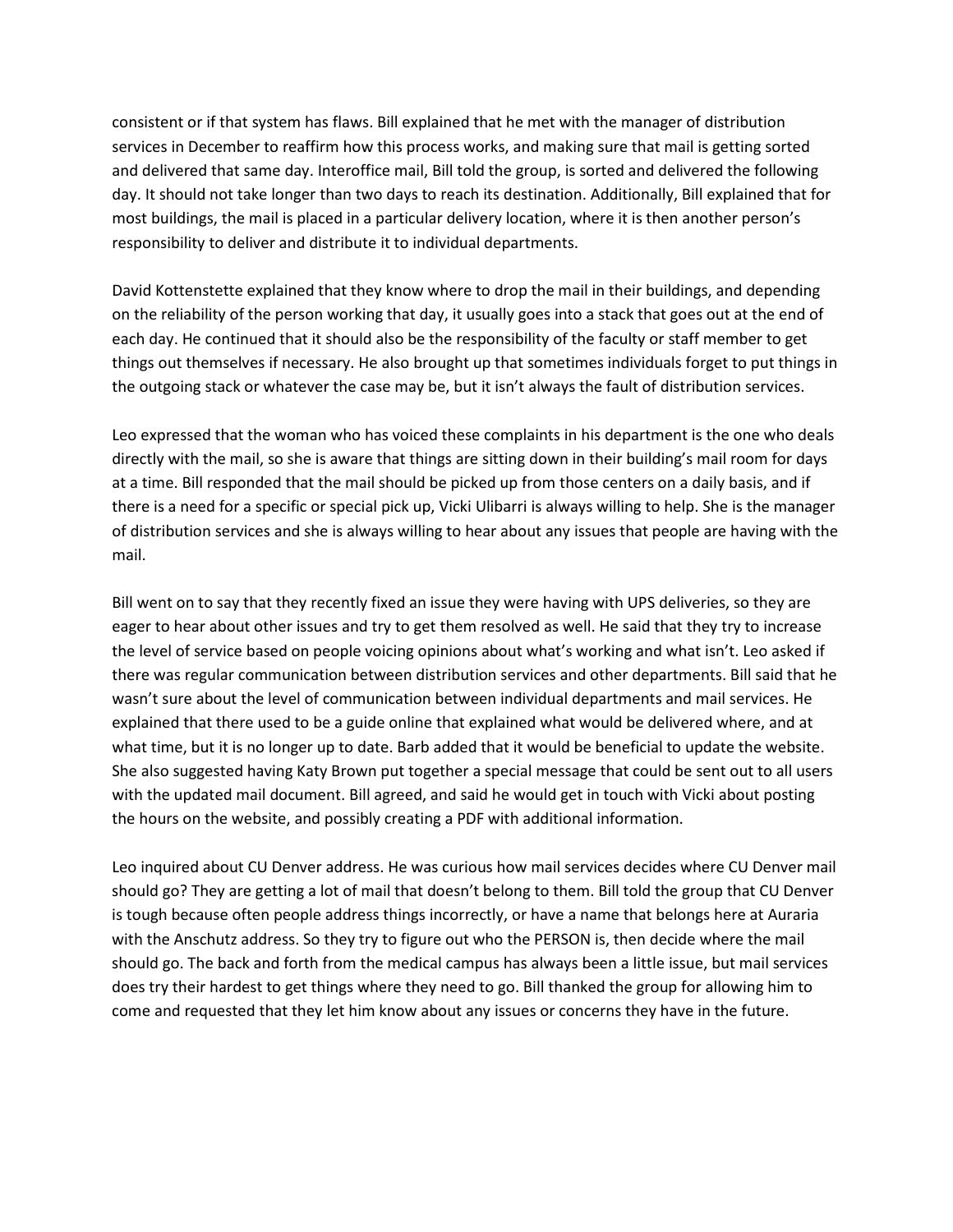#### **3. Friends of Auraria Award:**

Eric moved on to talk about the Friends of Auraria award that the group has been discussing for some time now. At their last meeting, he introduced the idea to the Auraria Board of Directors, but they didn't seem very excited. Eric wanted to know from FACAB if the award is something that they are all still interested in, and something that is worth pursuing. He explained that the board didn't have a negative reaction; he just felt that they weren't excited about the idea. Leo said that he mentioned it to his faculty and they really liked the idea of the award. David Kottenstette said that his people were also enthusiastic about it. It creates a sense of community among the three institutions, and brings them together. Recognizing someone outstanding is a positive thing.

David asked the group, since the award will include a parking pass, for people who might not park on campus every day, is this something that would be transferable to another individual. Barb responded that she would be more inclined to give another gift to the winner, rather than making the parking pass transferable. She added that the group wouldn't want to take the risk of false nominations.

The group agreed to bring ideas for criteria to the March FACAB meeting.

# **4. Updates/Concerns:**

Eric brought up an additional item from the Auraria Board meeting. Tami Door had mentioned that she was concerned with the lack of communication about race and thought there should be dialogue with the Campus as a leader.. David was surprised, and thought that there should be more investigation done about what events are already happening on campus each year regarding race. He believes that all three of the schools do a great job in creating and starting conversations about race and the individual diversity councils are always working on something new. Barb explained that Tami had said that when she first came to Denver, it was something that she didn't believe was really addressed as much, and she thought that higher ed is a great place for those conversations to begin. Tami had expressed that she thinks it could have an effect on the fabric of Denver.

Eric stated that he believes Auraria is doing a great job with race relations. David responded to Tami's inquiry, asking what DDP could do in order to help Auraria engage Denver in the conversations. Who can participate in the events that are already happening on campus, and bring those to light? Barb said that was a great point, and she believes that should be proposed back to Tami and the DDP. The group agreed that there should be education about what is already going on around campus and the challenge of getting the word out there about those events and discussions. Barb asked the group how hard it would be for FACAB to come up with a list of initiatives- something written and comprehensive that they could report to the board. It would be a chance to celebrate and acknowledge what is already going on. Lincoln Phillips brought up Steve Willich, Director of GLBT student services, because they are always putting on and coordinating diversity events tri-institutionally, and Steve might be very helpful in compiling their list. David also mentioned that a lot of the money for these events and activities come from student fee's, so he asked the group if they thought that SACAB should also be involved in this project. Additionally, he requested that maybe Tami and DDP might be willing to contribute as well.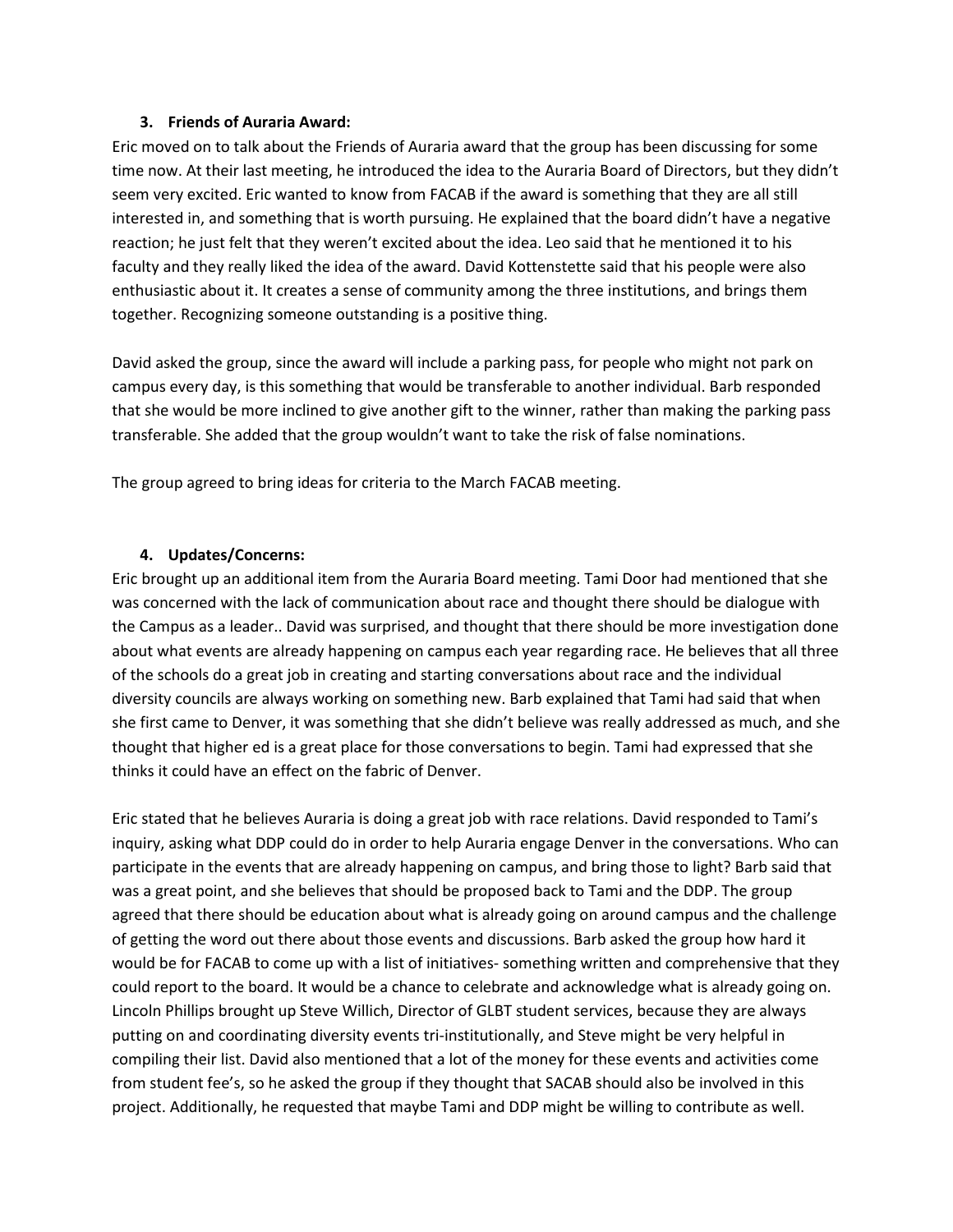Barb suggested that the group get together the information they have and bring it to the next meeting. Eric said he would send an email out to the group and include SACAB to get feedback for the March FACAB meeting. Eric would also include the Friends of Auraria award in his email, so that people can bring their ideas about that to the next meeting as well. Zsuzsa Balough mentioned that she liked the name Friends of Auraria for the award, and she believes it's a great idea.

# **5. Other:**

Raphael asked about the parking area near the North Classroom. He wanted to know if there was a loading zone in that area, or if it was strictly for busses. Barb explained that there is a loading zone and some parking spaces between the PE/Events Center and North Classroom, but ACPD would ticket if a car is parked in the bus turnaround.

Zsuzsa asked when and how AHEC is involved in new neighborhood buildings. Barb responded that they are required to be a part of the process. The Master Plan and the design review process are AHEC's main concern with new buildings. The appearance of the building is also very important to AHEC. She gave the group Carl Meese's name, because he is highly involved in those types of things.

Leo asked where it is legal for scooters to park, because he has noticed that the sidewalk gets blocked sometimes between the old science building and the library. Barb responded that they are allowed to park at the bike racks, but that they should be contained, like a bike. They should not be protruding or blocking sidewalks. She will have staff monitor that issue.

# **6. Adjournment:**

David Kottenstette made a motion to adjourn the meeting. Zsuzsa Balough seconded.

# **The motion carried unanimously.**

Meeting was adjourned at 8:56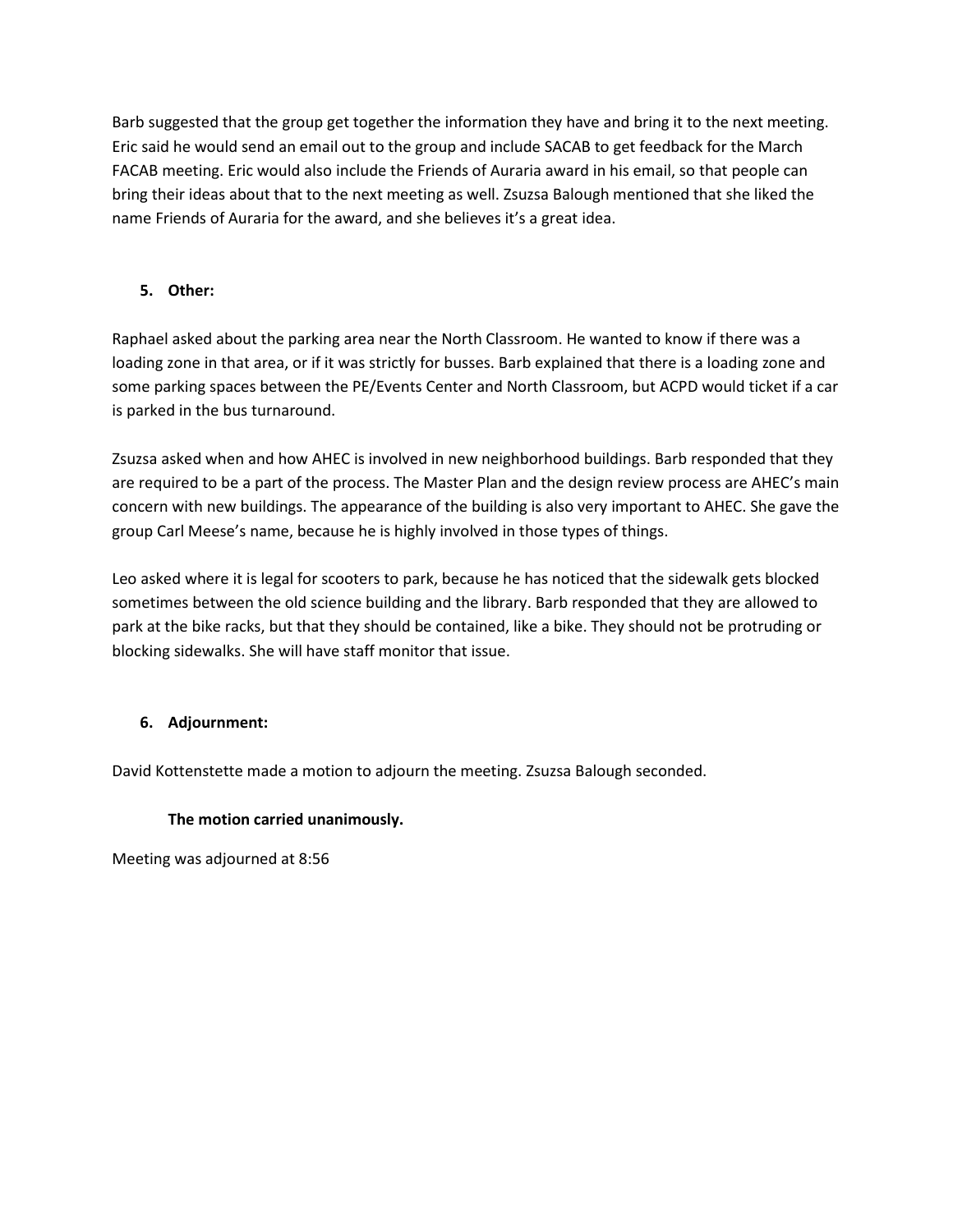# **Faculty Advisory Committee to the Auraria Board Meeting Agenda March 2, 2015 EVPA Office Conference Room 1068 9th Street Park 8:00 – 9:00 AM**

# **Attending:**

| Eric Hamilton      | CCD Representative (Chair/Board Representative) |
|--------------------|-------------------------------------------------|
| Lincoln Phillips   | <b>CCD Representative</b>                       |
| David Kottenstette | <b>MSU Denver Representative</b>                |
| Zsuzsa Balough     | <b>MSU Denver Representative</b>                |
| Rafael Sanchez     | <b>CU Denver Representative</b>                 |
| Leo Bruederle      | <b>CU Denver Representative</b>                 |
| <b>Barb Weiske</b> | EVPA, Auraria Higher Education Center           |
| Ariel deGruy       | Staff, Auraria Higher Education Center          |

# **Approval of Minutes:**

Minutes from the February 2, 2015 regular meeting of the Faculty Advisory Committee to the Auraria Board.

**Recommended Motion: That the Faculty Advisory Committee to the Auraria Board approve the minutes of the February 2, 2015 meeting, as presented.** 

- Smoking Discussion/Presentation with guests
- Jeff Stamper-Needle Disposal Discussion
- Friends of Auraria Awards Criteria
- Diversity Discussion
- Updates/Concerns
- Other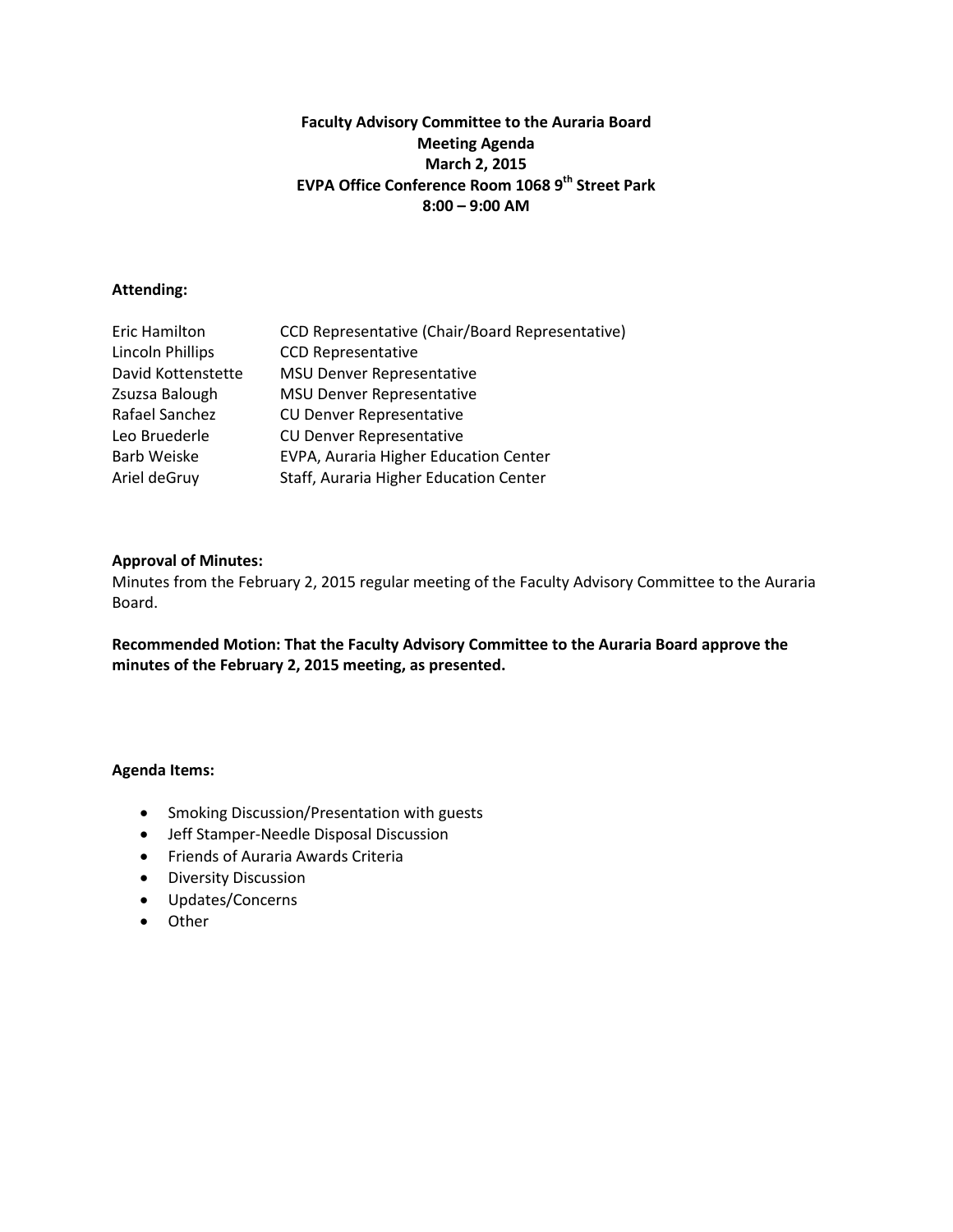# **Faculty Advisory Committee to the Auraria Board Meeting Minutes March 2, 2015 EVPA Office Conference Room 1068 9th Street Park 8:00 – 9:00 AM**

#### **Attendees:**

| Eric Hamilton       | CCD Representative - present                   |
|---------------------|------------------------------------------------|
| Lincoln Phillips    | CCD Representative - present                   |
| David Kottenstette  | MSU Denver Representative -excused             |
| Zsuzsa Balough      | MSU Denver Representative -absent              |
| Rafael Sanchez      | CU Denver Representative -present              |
| Leo Bruederle       | CU Denver Representative -excused              |
| Barb Weiske         | EVPA, Auraria Higher Education Center-present  |
| Ariel deGruy        | Staff, Auraria Higher Education Center-present |
| Jerry Mason         | Guest, Auraria Higher Education Center         |
| Jeff Stamper        | Guest, Auraria Higher Education Center         |
| Alyssa Kriese       | Guest, SACAB                                   |
| <b>Austin Banks</b> | Guest, SACAB                                   |
| Kelly Witthuhn      | <b>Guest, Election Commission</b>              |
|                     |                                                |

# **1. Approval of Minutes:**

Rafael Sanchez moved to approve the minutes from the February 2, 2015 regular meeting of the Faculty Advisory Committee to the Auraria Board. The minutes were approved by consensus.

#### **The motion carried unanimously.**

#### **2. Intros:**

Eric requested that everyone go around the room and introduce themselves. Everyone did so.

# **3. Guests from SACAB, Election Commission, AHEC and PODSOC:**

Ally Kriese, a current SACAB representative, began by explaining that student leaders from all three institutions came to an agreement on a smoking policy resolution. They have all passed the same verbiage for the limited smoking policy. She also explained that this is something that could be revisited by future SACAB groups, if they decide to go 100% tobacco free. Ally told the group that they would be meeting with the AEC on March 10, 2015 to discuss this topic and the progress they have made.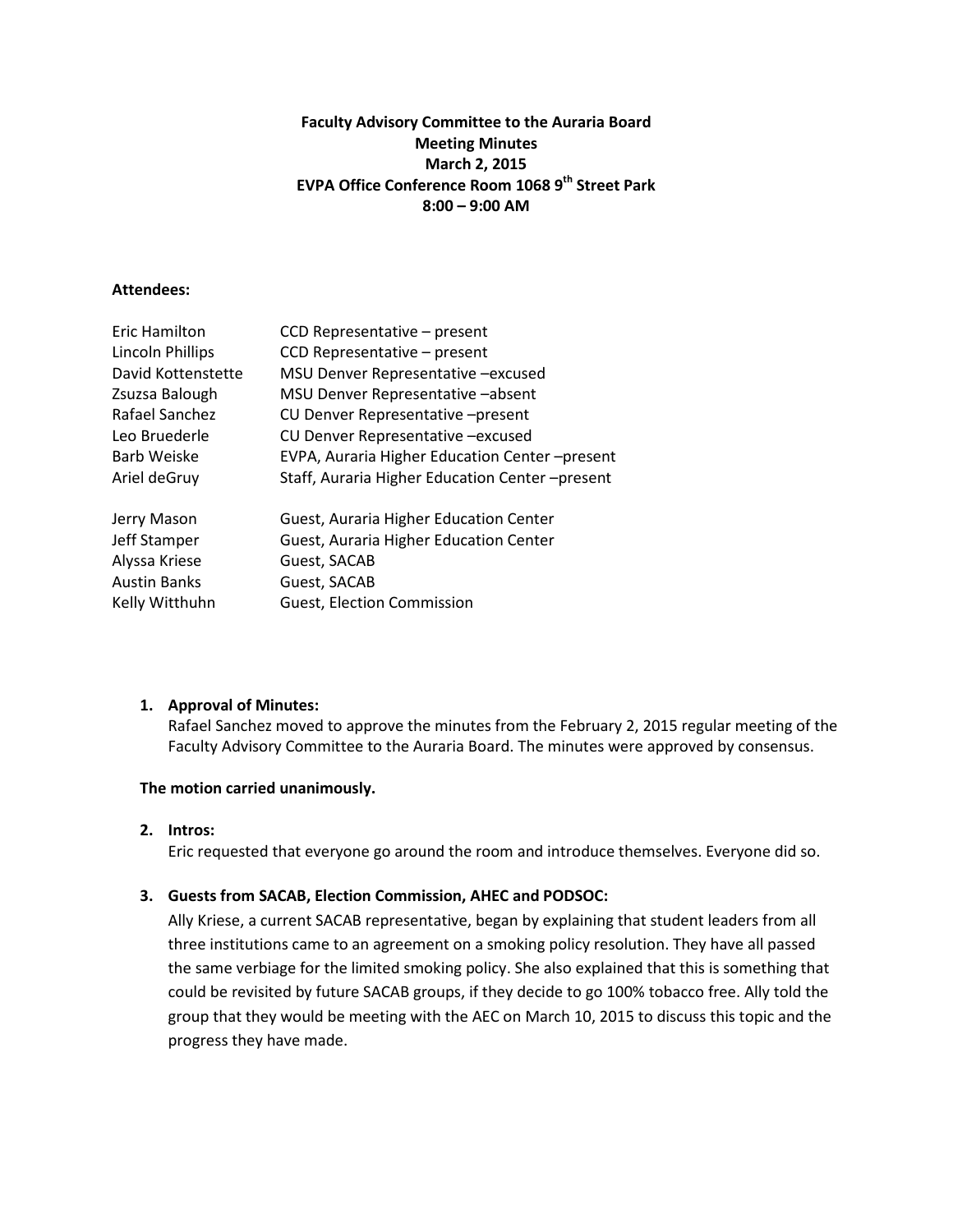Eric Hamilton mentioned that FACAB has supported this initiative in the past, and that he would be willing to draft up an email to send out to the members who are not in attendance today in order to get a feel for the whole group consensus.

Ally went on, telling the group that the AEC wanted this to be a student driven initiative, but SACAB also wanted to get support from faculty and staff, because they play a hugely important role on campus. Eric asked if SACAB was looking for something specific, or just a nod of approval. Ally explained that they just want a show of support, possibly in the form of a letter. Eric told Ally that he would send out an email to the FACAB group to get consensus before writing a letter of support. He also suggested that they speak with the faculty senates at each institution. Barb Weiske mentioned that faculty senate can endorse the limited smoking policy as well, but she emphasized the importance of getting a separate letter from FACAB. Eric agreed.

Eric asked when the group would identify the smoking zones. Ally replied that Jerry Mason has already been working on finding good places for the zones to be placed. He plans to work with marketing to create a map of the selected areas around campus. Jerry explained that they intend to take some of the areas that people already use for smoking and create a demarcated zone by adding signage, urns for the butts, and possibly benches. He went on to say that there should be at least one smoking zone in each neighborhood, and a couple in the shared center of campus. They are considering 7-10 total areas around campus. Eric inquired about what kind of signage would be used and Ally replied that they plan to have lots of signs, especially when the policy is first introduced, so that people know exactly where they can go to smoke if they wish. Eric then asked about enforcement, and how they plan on keeping people from smoking elsewhere. Ally told the group that this will still just be a smoking policy, not a law, so they will not be giving out any sort of tickets or fines for this. Instead, the neighborhood officers will assist with monitoring the use of tobacco outside of the smoking zones. It will eventually just become a part of the campus culture. Ally told the group that if the new smoking policy passed this semester, over the summer and fall, there would be lots of education about the policygetting the message out, and promoting cessation programs. Then in the fall of 2016, they would implement the full policy. She believes that it will be a smooth transition.

Eric suggested that they take advantage of some of the new technology around campus. The large LED screens in each building would be a great place to promote the new policy and educate people all over campus. He then asked when SACAB would need the approval by, and Ally replied that they would like something in time to present to the AEC on 3/10/2015. Barb thanked the students, and everyone who has been working so hard on getting this policy pushed through.

#### **4. Needle Disposal:**

Eric explained to the group, why he wanted this to be brought as an agenda item. He told them that he has a student in one of his classes who is diabetic and needs to use insulin, sometimes during his class period. Because there is no place in Cherry Creek to properly dispose of the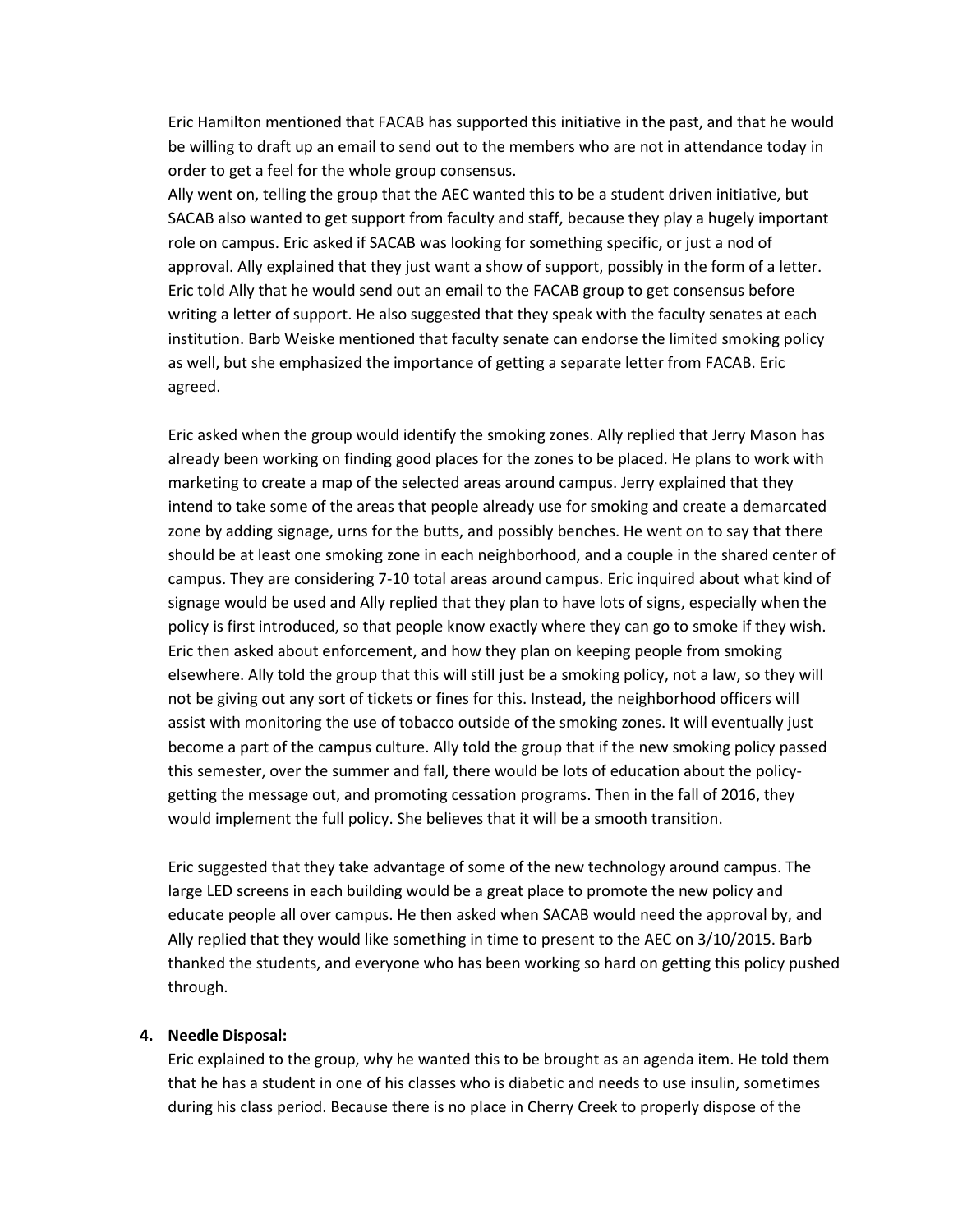needle, the student must walk over to the Confluence Building in order to throw away his needles.

Jeff Stamper was present at the meeting to discuss this agenda item. He explained that many of the defibrillating machines as well as needle disposal units were put in by the schools themselves. These were in neighborhood buildings, and therefore, controlled by the three institutions. He went on to explain that there might be some underlying issues with installing more needle disposal units. Being so close to Colfax, AHEC already has some issues with drug users in the buildings. The people most often using and disposing of needles are not students. Furthermore, he explained that it is not an ADA requirement. There are additional costs involved, besides the disposal units themselves. A special company needs to be paid to come and empty the units and dispose of the used needles. Eric asked who is in charge of CCD's disposal unit, and Jeff replied that he would suggest contacting Kevin Seidler.

Lincoln Phillips suggested that the Health Center at Auraria might also be a good contact, since they also have a needle disposal unit in their area. If someone is already paying to have that unit picked up, there might be a way to piggy-back on that, even if it was just a few other buildings on campus. Eric said that he believes it is a necessary accommodation for students as well as a health issue. Often people with diabetes carry kits in which the needles come with caps on them, and they can simply replace the cap once the needle has been used, and wait until an appropriate time to dispose of it. AHEC has had issues with needles and drug use before, especially near the light rail stations, so they have been working hard to discourage that. Eric asked Jeff if it was possible for him to come to the next FACAB meeting with more information about this, and Jeff agreed.

#### **5. Faculty Friends of Auraria Criteria:**

Eric came prepared with a list of criteria that he had put together from the ideas the group had sent him since their last meeting. He believes that this award will really bring the institutions together. Barb Weiske and some of the FACAB members all agreed that the criteria looked great. Lincoln liked that it was direct- short and sweet, nothing that is difficult to understand. Rafael Sanchez brought up that it should be based on service, not just sitting on a committee, because of how many people are involved in other things around campus. Eric agreed, but also mentioned that he believes it should depend on the nature of the activity. They don't want to limit themselves or the award. The award should be something that recognizes people who are already going above and beyond and not as much about promoting people to begin these activities. Barb suggested that the group start small, with fewer criterions, and see how it goes. There is always room to grow and improve once they see how the first round shakes out. Once the group begins getting nominations they will have a better idea about what they might want as criteria in future years. Eric asked the group about a timeline and when they want to start taking nominations. He said mentioned that CCD's employee recognition takes place annually in April, and asked Barb if she envisioned this being a separate ceremony, or if they would include this award with their regular employee recognition ceremony. The group thought it would be a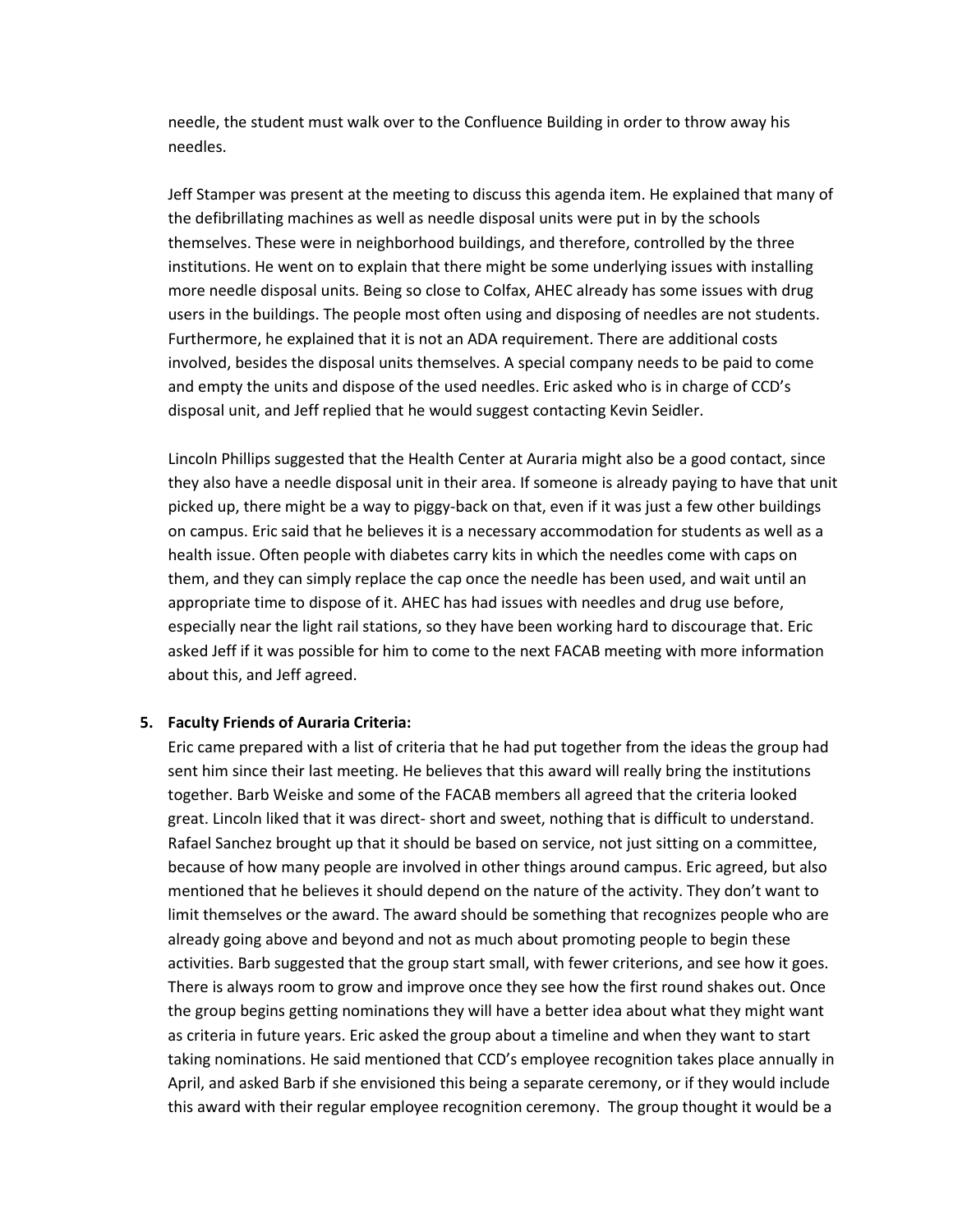good idea to have this award announced at one of the Auraria Board meetings, possibly May or June, since they would get the most out of their parking passes that way. Not to mention, they thought it would be an honor receiving the award from the Auraria Board of Directors. The group liked the idea.

# **6. Diversity Discussion:**

Eric told the group that his goal is to compile a list of diversity events that happen both in class and around campus. He also suggested that the FACAB group go to their diversity officers and see if they can give insight into the events they put on each semester/year. Eric explained that the board wants to know about events that are going to happen in the upcoming year in addition to the events that have already taken place. Eric explained that he thinks the group should put together two lists, one highlighting things that happen in the classroom, and the other highlighting campus wide events, or bigger things that happen around campus that might involve all the institutions. Lincoln mentioned that he wanted to try and engage the Downtown Denver Partnership on this as well. He believed they could be helpful both in the communication aspect as well as funding. Eric agreed. The group will come back together next month and share what they have found so far.

# **7. Updates:**

Barb wanted to share a couple updates. The students will be presenting two referendums to be voted on in April. One for the increased RTD fee connected to the student bus/light rail pass, and the other for the Tivoli Park/Quad fee. This particular fee will not only cover the Tivoli Park project, but also help with future projects on campus. She explained that the Tivoli Park plans that the design team has shared are very exciting. They include the addition of lots more trees, study areas, a beer garden, tiered patios, personal spaces, and room enough for 12,000 people for graduations.

# **8. Other**

Rafael Sanchez mentioned that he really liked the addition of the charging stations in the  $5<sup>th</sup>$ street garage. He explained to the group, because he has an electric car himself, that the charging stations are actually shareable- they don't necessarily need one per car, because the cars only need to charge for a few hours at a time.

Lincoln brought up that the he was excited to see all the updates for bikers around campus. Being a cyclist himself, he was pleased at the efforts to make this a more bike friendly campus. Rafael asked about bike safety on campus. Barb responded that if you have the right kind of locks (u locks), then the campus was a fairly safe place to park your bike. Lincoln agreed, and shared that he has had a u lock for years now, and has never had any trouble parking his bike on Auraria.

Eric asked the group if there was anything else they would like to discuss, and the group said that there was not.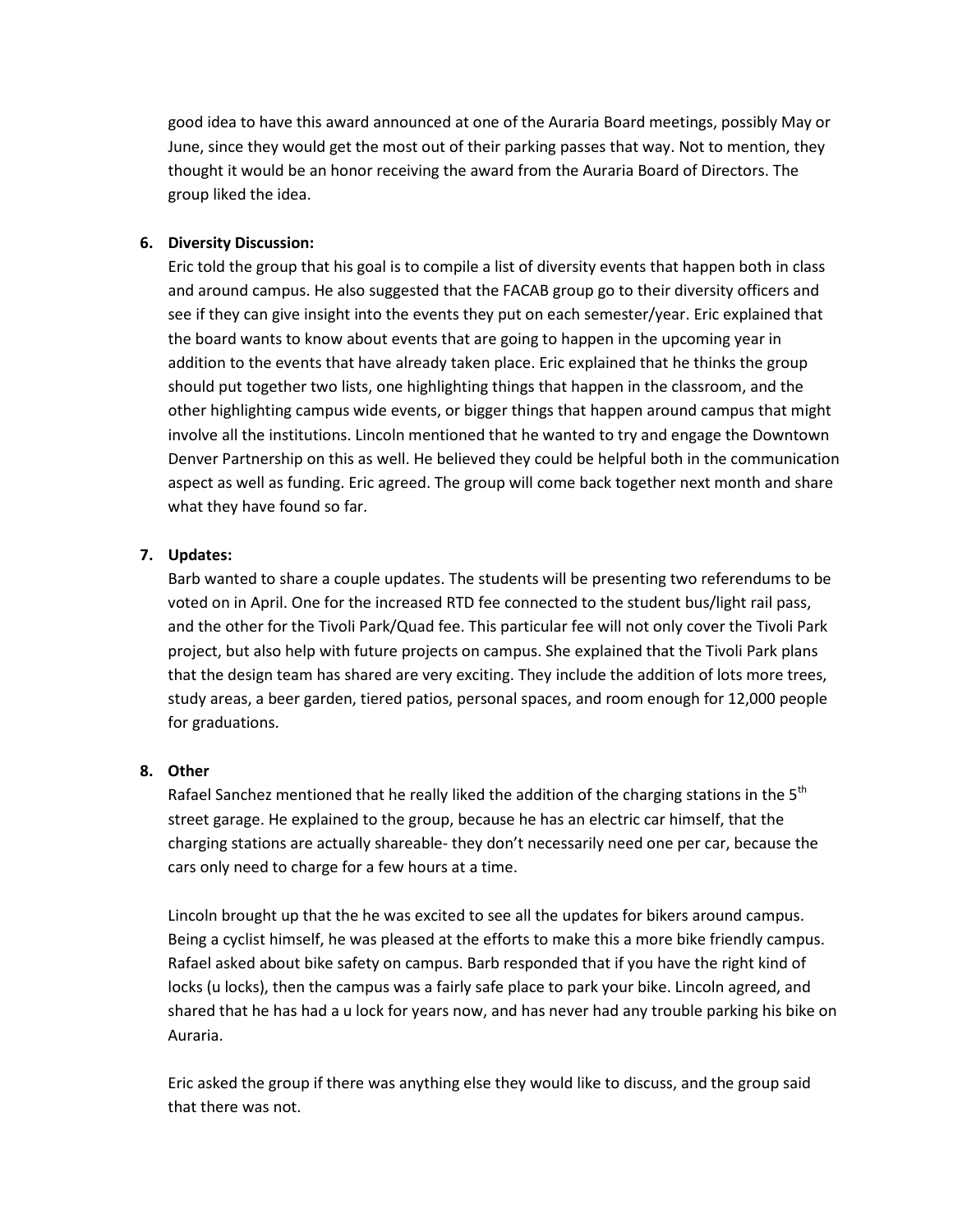# **9. Adjournment:**

Lincoln Phillips made a motion to adjourn the meeting. Rafael Sanchez seconded.

# **The motion carried unanimously.**

Meeting was adjourned at 9:11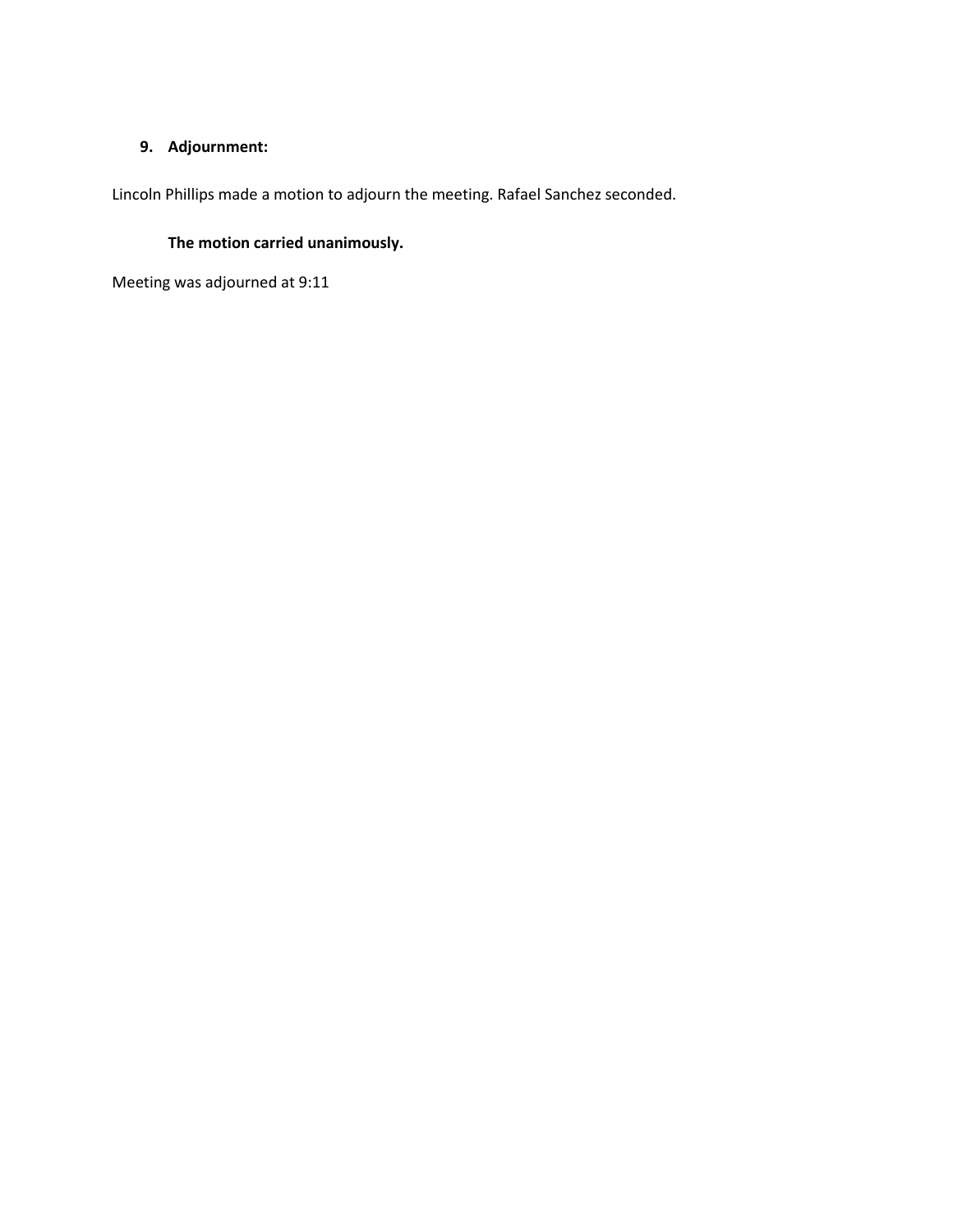# **Faculty Advisory Committee to the Auraria Board Meeting Agenda April 6, 2015 EVPA Office Conference Room 1068 9th Street Park 8:00 – 9:00 AM**

# **Attending:**

| Eric Hamilton      | CCD Representative (Chair/Board Representative) |
|--------------------|-------------------------------------------------|
| Lincoln Phillips   | <b>CCD Representative</b>                       |
| David Kottenstette | <b>MSU Denver Representative</b>                |
| Zsuzsa Balough     | <b>MSU Denver Representative</b>                |
| Rafael Sanchez     | <b>CU Denver Representative</b>                 |
| Leo Bruederle      | <b>CU Denver Representative</b>                 |
| <b>Barb Weiske</b> | EVPA, Auraria Higher Education Center           |
| Ariel deGruy       | Staff, Auraria Higher Education Center          |

# **Approval of Minutes:**

Minutes from the March 2, 2015 regular meeting of the Faculty Advisory Committee to the Auraria Board.

**Recommended Motion: That the Faculty Advisory Committee to the Auraria Board approve the minutes of the March 2, 2015 meeting, as presented.** 

- ABOD update
- Diversity Discussion/Update
- Updates/Concerns
- Other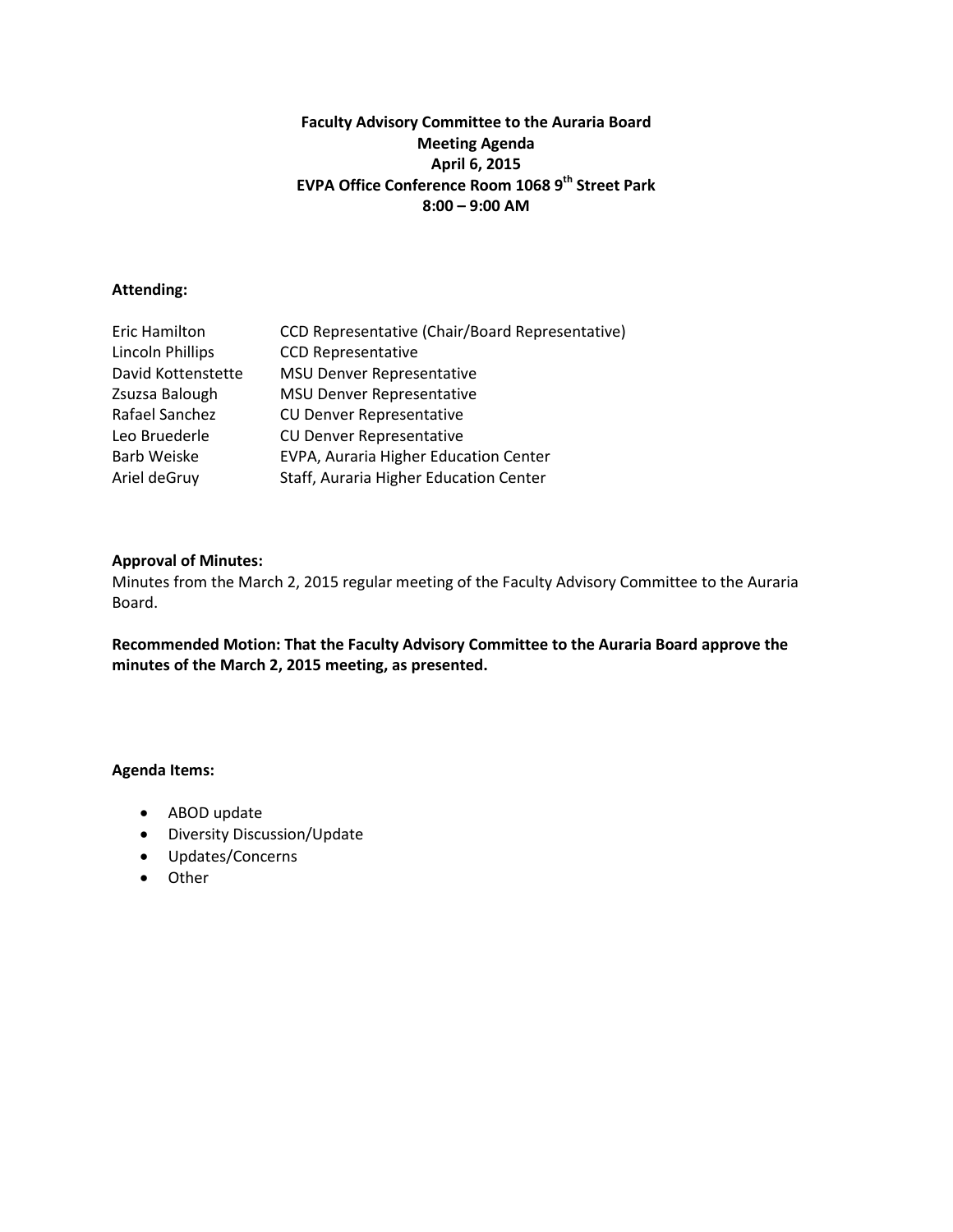# **Faculty Advisory Committee to the Auraria Board Meeting Minutes April 6, 2015 EVPA Office Conference Room 1068 9th Street Park 8:00 – 9:00 AM**

#### **Attendees:**

| Eric Hamilton      | CCD Representative - present                   |
|--------------------|------------------------------------------------|
| Lincoln Phillips   | CCD Representative - absent                    |
| David Kottenstette | MSU Denver Representative -present             |
| Zsuzsa Balough     | MSU Denver Representative -present             |
| Rafael Sanchez     | CU Denver Representative -present              |
| Leo Bruederle      | CU Denver Representative -present              |
| Barb Weiske        | EVPA, Auraria Higher Education Center-present  |
| Ariel deGruy       | Staff, Auraria Higher Education Center-present |
|                    |                                                |

# **1. Approval of Minutes:**

David Kottenstette moved to approve the minutes from the March 2, 2015 regular meeting of the Faculty Advisory Committee to the Auraria Board. Zsuzsa Balough seconded the motion. **The motion carried unanimously.** 

#### **2. Faculty Friends of Auraria Award:**

Eric Hamilton told the group that he was finalizing the criteria for the faculty friend's award. Once he has a solid document, he will distribute to FACAB. Eric also made a quick announcement that he might be retiring next year, so he may not be able to continue with FACAB.

# **3. ABOD update:**

Eric asked if Barb Weiske would give an update on the board meeting, because he was not in attendance. Barb told the group that it was a short board meeting. They approved the negotiation of a memorandum of agreement for the dissolution of the Auraria Foundation. AHEC will become the custodian of their records. The Board also changed Barb's title from EVPA to CEO. The title change will help people know who she is and what her position is.

David Kottenstette asked why the Foundation was being dissolved and Barb replied that AHEC no longer needs as much assistance from them as they have in the past. They deemed themselves no longer a fund raising body. David then asked if we would lose a board member because of the dissolution of the Foundation. Barb told the group they would not lose an ABOD member, because she is a governor appointee. David also asked if there was any money left over from the Foundation, and Barb told the group that they are planning to use that money towards the new Tivoli Quad project.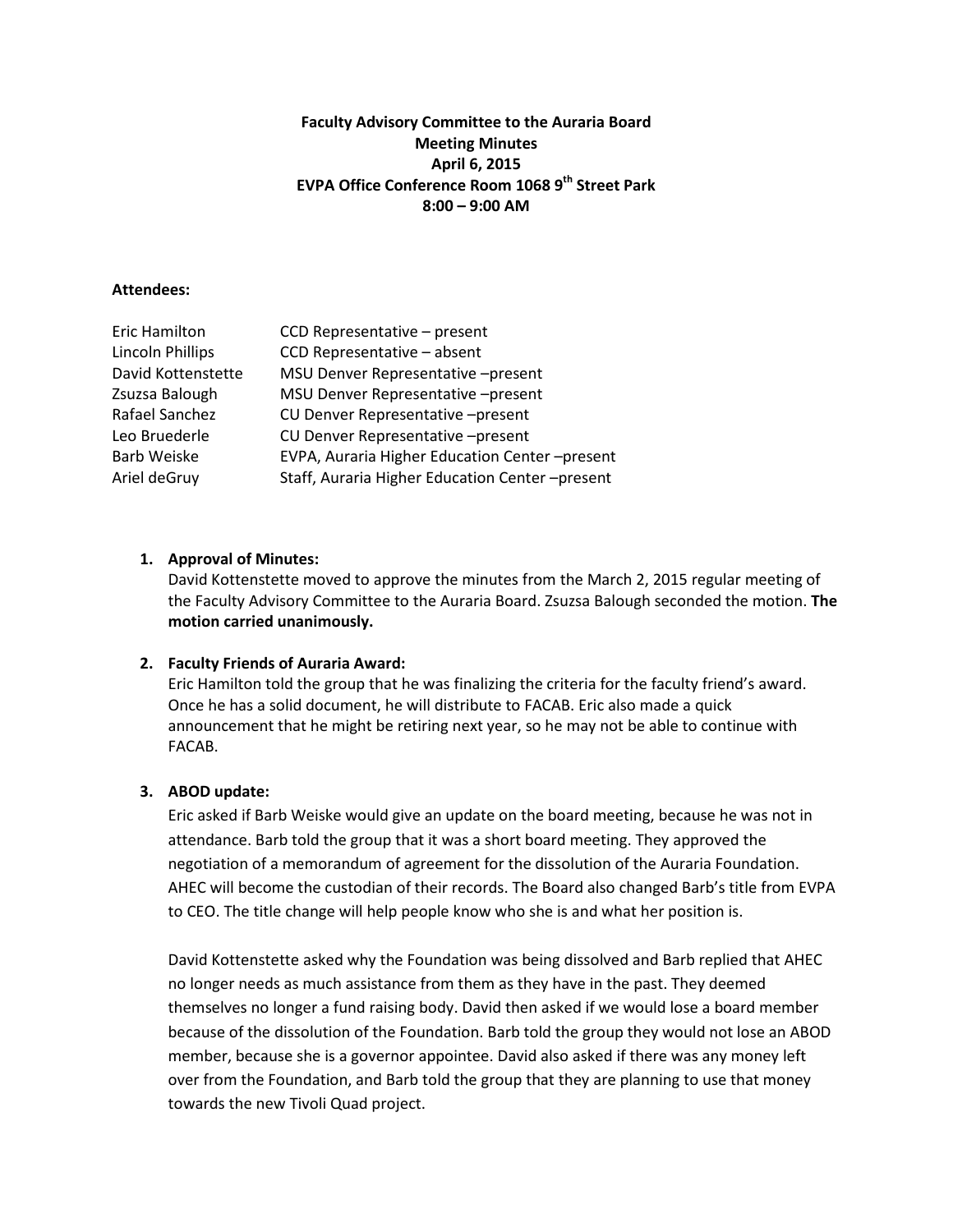Rafael Sanchez told Barb that it would be nice if students had a place designated to run some of their solar projects. There isn't anywhere currently on campus for students to test photo cells, run experiments, etc. Barb suggested two things, the first being, to speak to Jeff Stamper, because he schedules a lot of the outdoor spaces around campus. She also suggested hooking up with the Sustainable Campus Program to see if they can work together on a project for these particular students. David asked about the 5<sup>th</sup> Street Hub, and if that might be an ideal place for some of the experiments. Barb explained that the  $5<sup>th</sup>$  Street Hub is now housing CU Denver motorsports engineering programs as well as MSU Denver's bio diesel projects.

#### **4. Diversity Discussion:**

Eric asked the group if and how they integrate diversity practices into their classrooms. Leo suggested that FACAB talk to the diversity offices, because they most likely have a list of all events for the semester, both in the classroom and out. Eric agreed, saying that it would help to have a contact from each institution, so they could start a list of all the events that happen on campus. Barb told the group that Brenda Allen from CU Denver's diversity office has already been spoken to about this initiative and is currently working on it, along with Myron Anderson from MSU Denver.

David mentioned that a big piece to this puzzle is connecting with downtown Denver. Having some sort of liaison would be helpful. Someone who can communicate to DDP what is happening on campus, and spread the word outside of campus. Barb mentioned that having every single event shared with DDP would be a little overwhelming for them, because so much goes on around campus, but hitting topical things, like diversity is a great idea. David mentioned creating an easier website where all Auraria events could be listed. The group agreed that this was a great idea. Zsuzsa mentioned possibly getting all four of the IT departments together to see if they can come up with an easily navigable website. The group concurred.

# **5. Updates/Concerns:**

There were no current updates.

#### **6. Other:**

Eric asked about  $10^{th}$  Street being torn up and what is going on there. Barb responded that they are refinishing the pedestrian mall with concrete pavers. They are trying to get the work done now, so that it will be completed by the fall semester for the incoming freshman.

Zsuzsa asked about the solid line at the turn lane at Auraria and  $7<sup>th</sup>$  Street. She told the group that you have to cross a solid line in order to turn there, and asked if there was some way to correct that issue. Barb replied that Jill Jennings Golich submitted a request to the city when she was here, but they still haven't heard any new info about it. There are quite a few other projects that the city is working on, so she believes that this just isn't a top priority right now.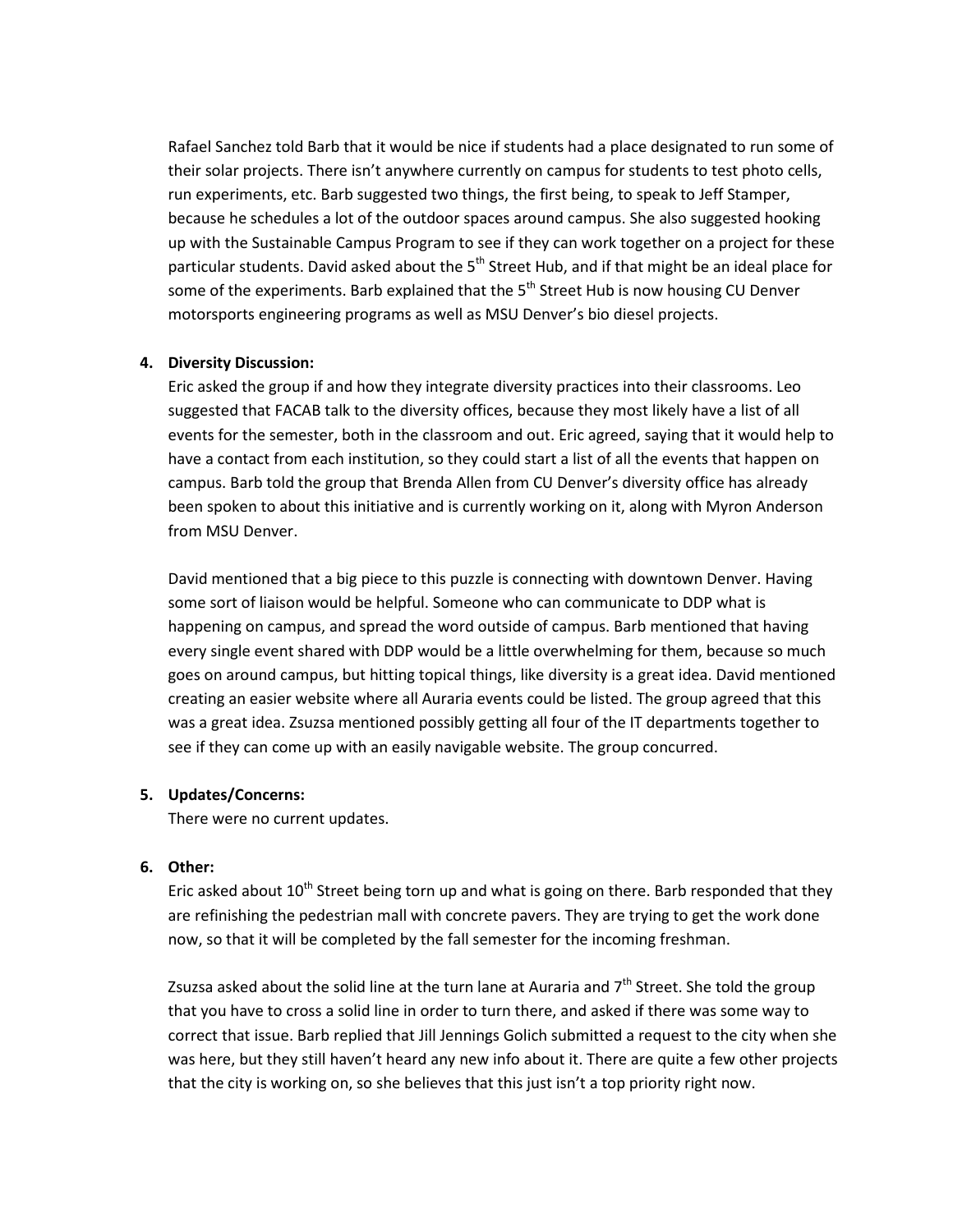Eric asked the group if there was anything else they would like to discuss, and the group said that there was not.

# **7. Adjournment:**

David Kottenstette made a motion to adjourn the meeting. Zsuzsa Balough seconded. **The motion carried unanimously.** 

Meeting was adjourned at 9:03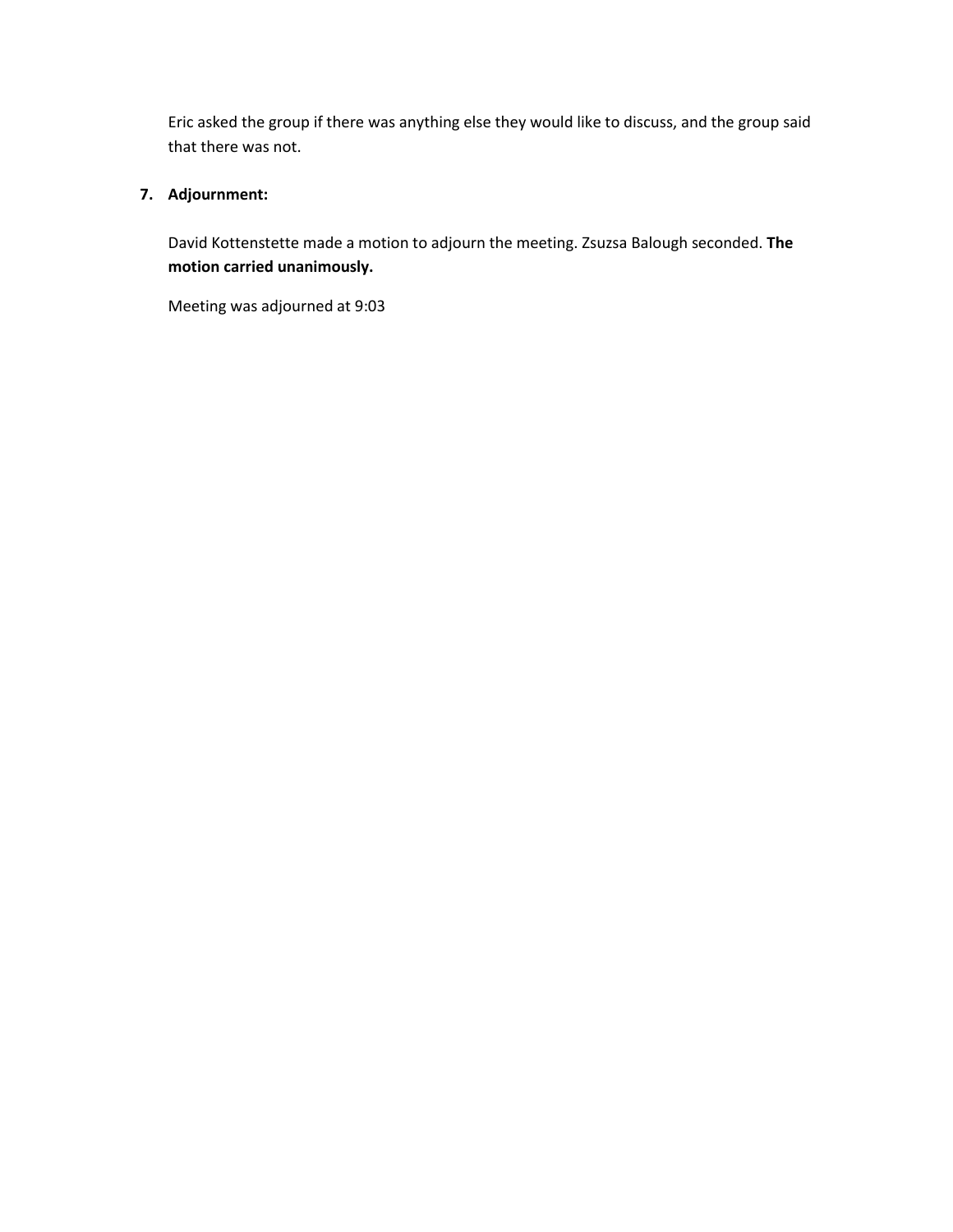# **Faculty Advisory Committee to the Auraria Board Meeting Agenda May 4, 2015 EVPA Office Conference Room 1068 9th Street Park 8:00 – 9:00 AM**

# **Attending:**

| Eric Hamilton      | CCD Representative (Chair/Board Representative) |
|--------------------|-------------------------------------------------|
| Lincoln Phillips   | <b>CCD Representative</b>                       |
| David Kottenstette | <b>MSU Denver Representative</b>                |
| Zsuzsa Balough     | <b>MSU Denver Representative</b>                |
| Rafael Sanchez     | <b>CU Denver Representative</b>                 |
| Leo Bruederle      | <b>CU Denver Representative</b>                 |
| <b>Barb Weiske</b> | EVPA, Auraria Higher Education Center           |
| Ariel deGruy       | Staff, Auraria Higher Education Center          |

# **Approval of Minutes:**

Minutes from the April 6, 2015 regular meeting of the Faculty Advisory Committee to the Auraria Board.

**Recommended Motion: That the Faculty Advisory Committee to the Auraria Board approve the minutes of the April 6, 2015 meeting, as presented.** 

- Semester wrap up
- Updates/Concerns
- Other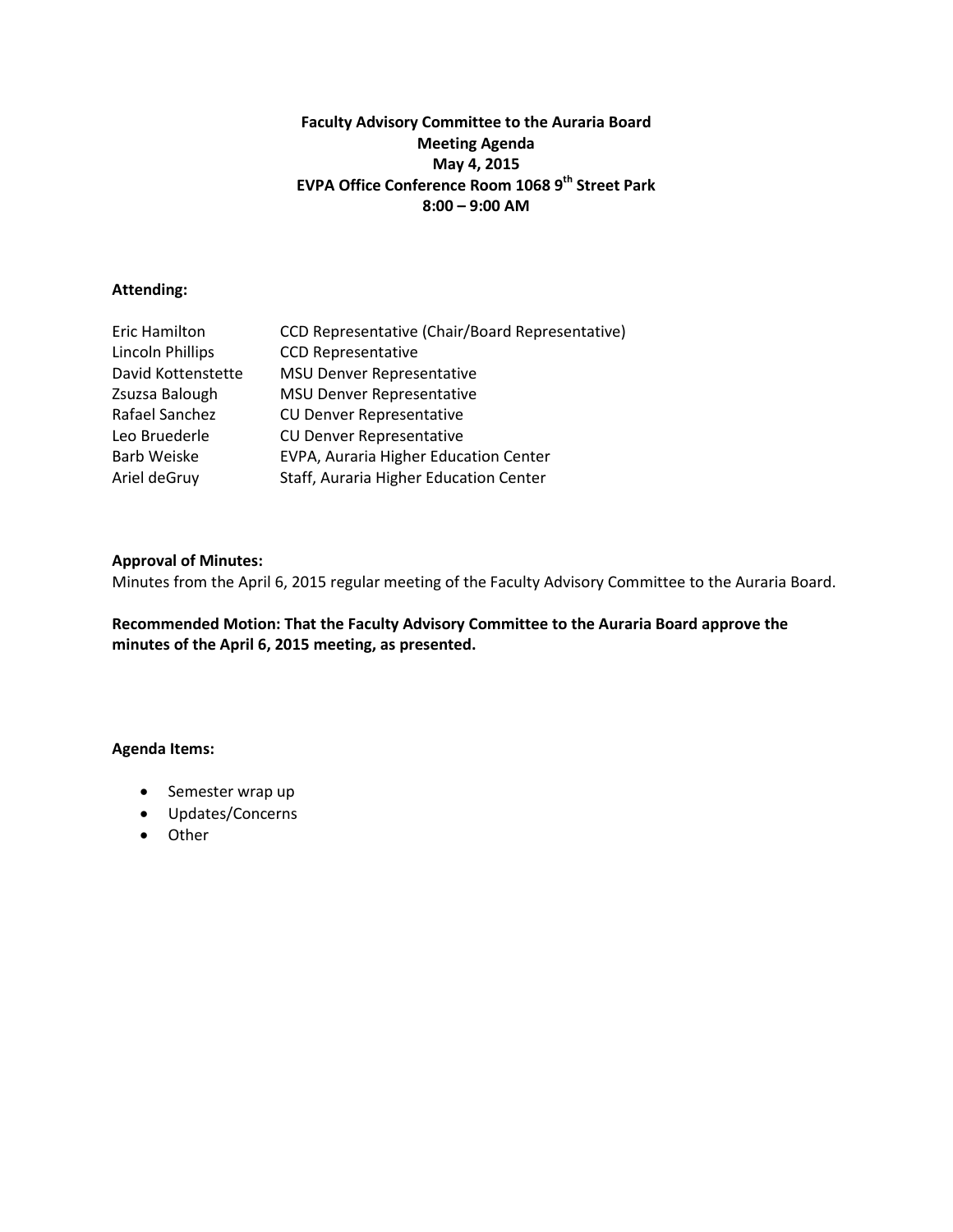# **Faculty Advisory Committee to the Auraria Board Meeting Minutes May 4, 2015 EVPA Office Conference Room 1068 9th Street Park 8:00 – 9:00 AM**

#### **Attendees:**

| Eric Hamilton      | CCD Representative - present                   |
|--------------------|------------------------------------------------|
| Lincoln Phillips   | CCD Representative - excused                   |
| David Kottenstette | MSU Denver Representative -present             |
| Zsuzsa Balough     | MSU Denver Representative -absent              |
| Rafael Sanchez     | CU Denver Representative -present              |
| Leo Bruederle      | CU Denver Representative -present              |
| <b>Barb Weiske</b> | EVPA, Auraria Higher Education Center-present  |
| Ariel deGruy       | Staff, Auraria Higher Education Center-present |

# **1. Approval of Minutes:**

Leo Bruederle moved to approve the minutes from the April 6, 2015 regular meeting of the Faculty Advisory Committee to the Auraria Board. David Kottenstette seconded the motion. **The motion carried unanimously.** 

# **2. Semester Wrap Up:**

Eric Hamilton asked the group if they had thought about who will chair FACAB next year. It will be MSU Denver's turn to be chair/board rep. David Kottenstette mentioned that he and Zsuzsa had a short discussion about the chair position, but nothing has been decided yet. Eric and Leo will both be leaving FACAB next year, but they have both found replacements.

The group brought up the Faculty Friends of Auraria Award. They wanted to tie up a few details about when the award would be given, and how the nomination process would work.

#### **3. Updates/Concerns:**

There were no current updates.

**4. Other:** 

# **5. Adjournment:**

David Kottenstette made a motion to adjourn the meeting. Leo Bruederle seconded. **The motion carried unanimously.**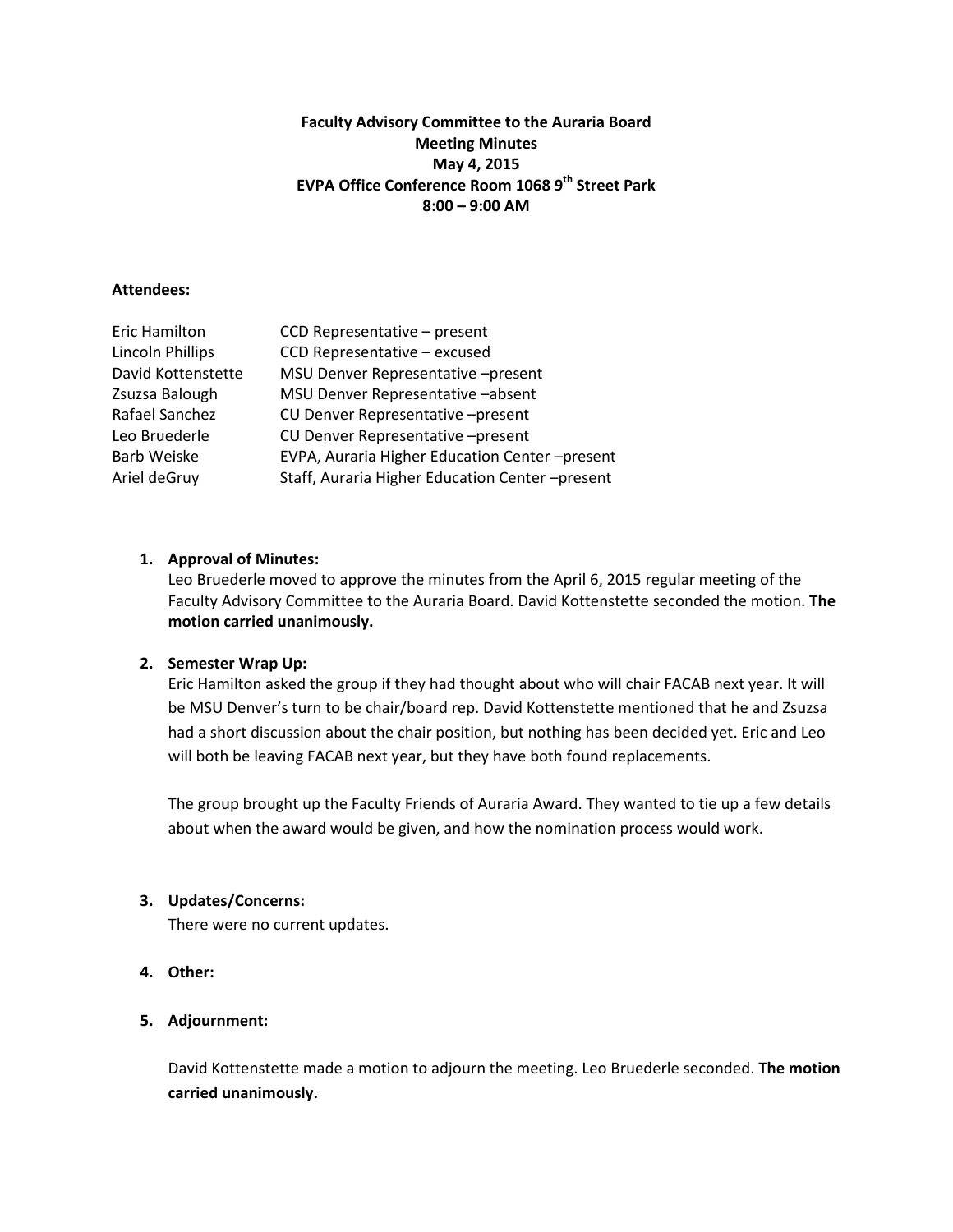Meeting was adjourned at 8:41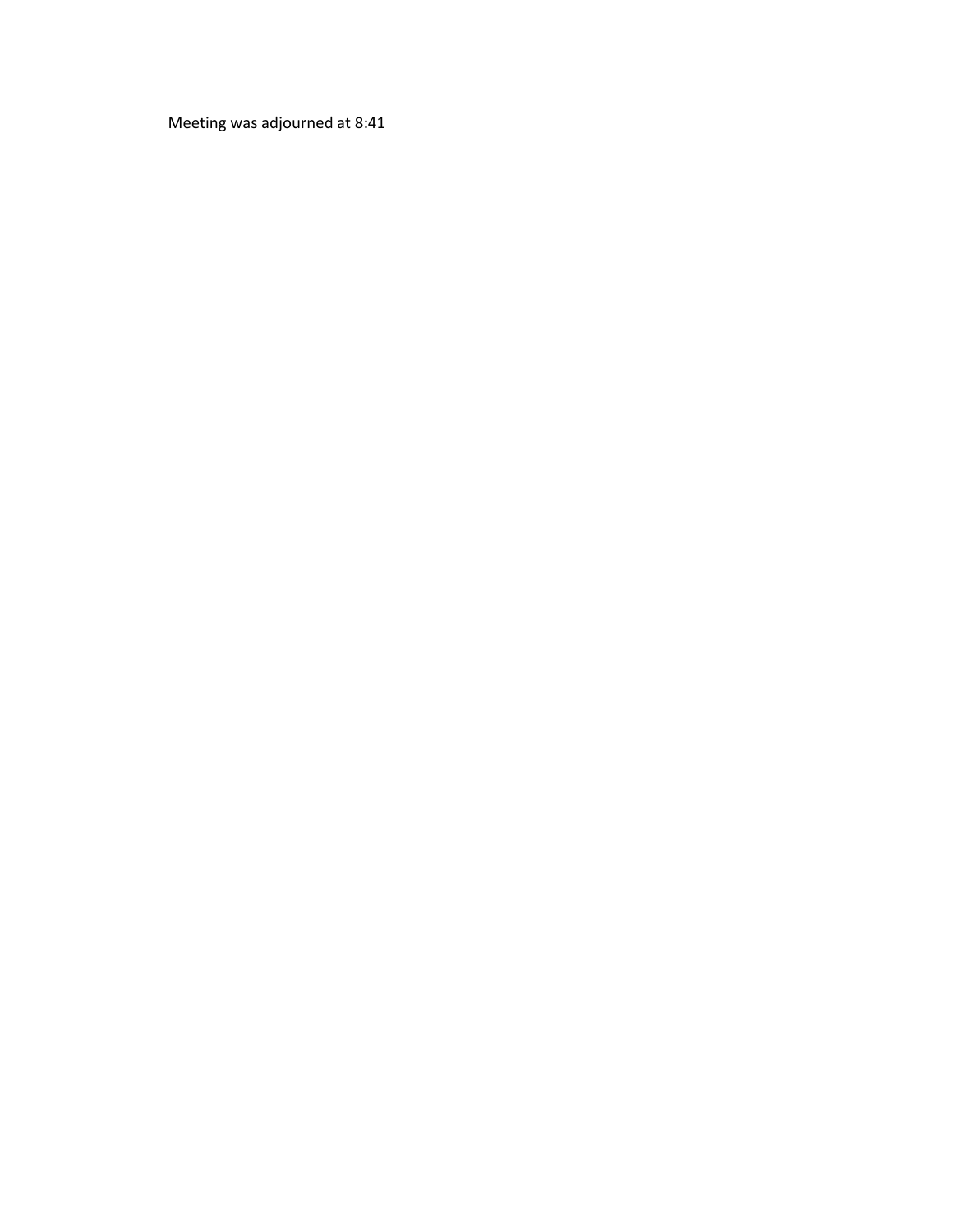# **Faculty Advisory Committee to the Auraria Board Meeting Agenda September 21, 2015 EVPA Office Conference Room 1068 9th Street Park 8:00 – 9:00 AM**

### **Attending:**

| Zsuzsa Balogh          | MSU Denver Representative (Chair/Board Representative) |
|------------------------|--------------------------------------------------------|
| David Kottenstette     | <b>MSU Denver Representative</b>                       |
| Lincoln Phillips       | <b>CCD Representative</b>                              |
| Chris Holcom           | <b>CCD Representative</b>                              |
| Rafael Sanchez         | <b>CU Denver Representative</b>                        |
| <b>Timberley Roane</b> | <b>CU Denver Representative</b>                        |
| Barb Weiske            | EVPA, Auraria Higher Education Center                  |
|                        |                                                        |
| Ariel deGruy           | Staff, Auraria Higher Education Center                 |

# **Approval of Minutes:**

No minutes to approve

- WELCOME/Intros
- Confirmation of Chair
- Semester goals
- Campus Updates (Barb)
- Other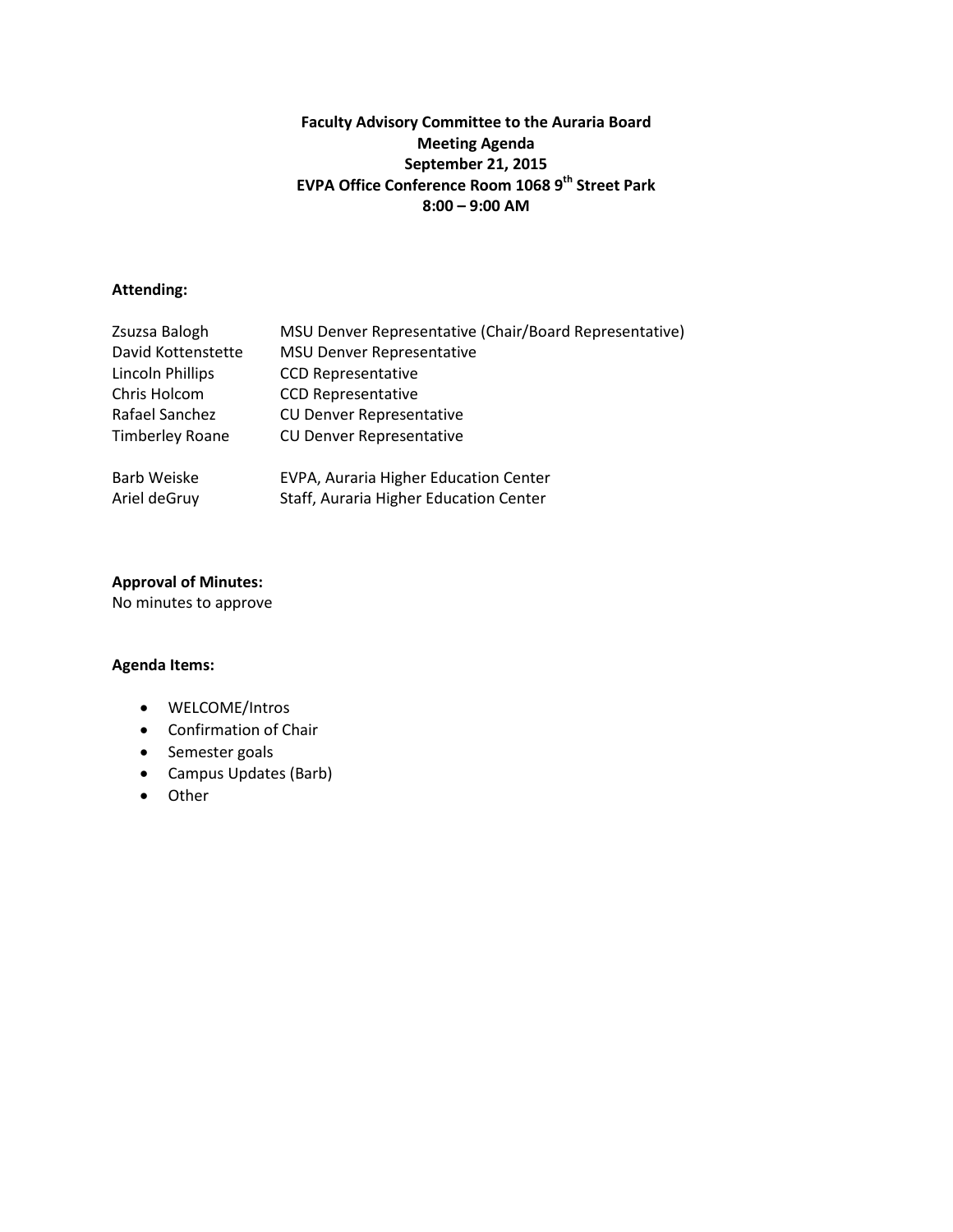# **Faculty Advisory Committee to the Auraria Board Meeting Minutes September 21, 2015 EVPA Office Conference Room 1068 9th Street Park 8:00 – 9:00 AM**

### **Attendees:**

| Zsuzsa Balogh          | MSU Denver Representative - present              |
|------------------------|--------------------------------------------------|
| David Kottenstette     | MSU Denver Representative - present              |
| Lincoln Phillips       | CCD Representative - present                     |
| Chris Holcom           | CCD Representative - present                     |
| Rafael Sanchez         | CU Denver Representative - present               |
| <b>Timberley Roane</b> | CU Denver Representative - present               |
| Barb Weiske            | EVPA, Auraria Higher Education Center - present  |
| Ariel deGruy           | Staff, Auraria Higher Education Center - present |

# **1. Approval of Minutes:**

No minutes to approve

# **2. Introductions:**

The group went around the room and introduced themselves. There were a couple new members, Chris Holcom and Timberley Roane.

# **3. Confirmation of chair:**

David Kottenstette nominated Zsuzsa Balogh as the chair/board rep. Lincoln seconded. **The motion carried unanimously.** 

# **4. Semester Goals:**

The group discussed goals for the semester. They indicated that they would like to complete the Faculty Friends of Auraria Award project that they began work on last year. David Kottenstette asked if there was a timeline created last year and Barb Weiske said that she thought there was a timeline put together by Eric, and she thought they had decided to take one year to solicit the new award, get people excited about it, and get nominations, then they would award their first faculty member next year at the September Auraria Board of Directors meeting. Zsuzsa Balogh told the group that she would put together a final time frame document. She also asked how the winner would know to not purchase a parking pass if they received the award after the semester had already begun. Barb suggested that they could give the award at the May Board meeting instead and the faculty member would get their parking pass in July.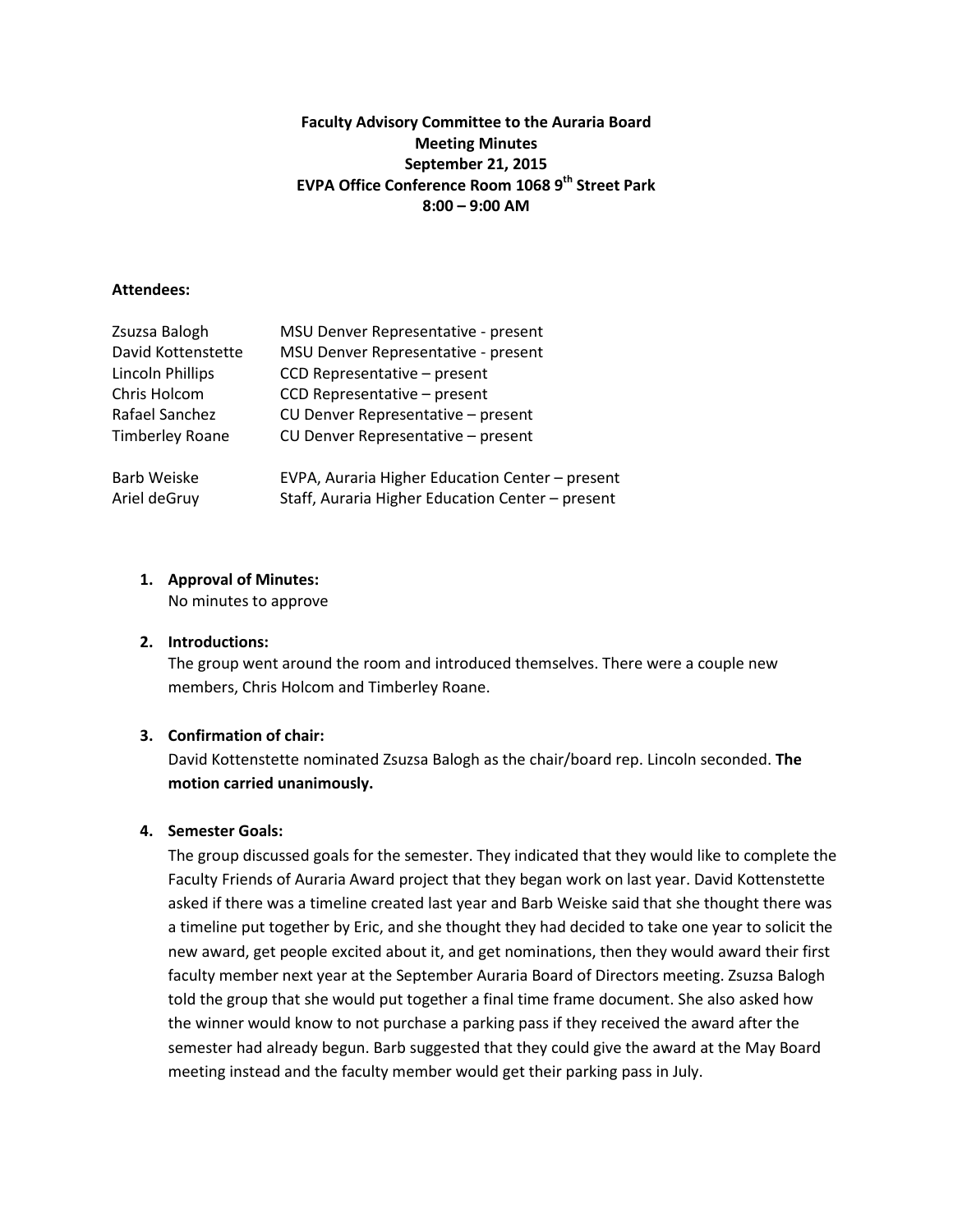Zsuzsa asked the group if they had more goal ideas for the FACAB year and David brought up that they would like to take tours of the new buildings; not only to view the progress of the campus, but also so that they have the most up to date information on all campus resources. The group decided that instead of a regular meeting (or possibly two), they would take that time and tour the new facilities around campus.

Rafael Sanchez asked if the library was open 24 hour a day and Barb responded that the library has set hours. Those hours are extended slightly around finals time, but the library is not open 24 hours a day at any time during the year. She explained the reasons; both cost of staffing and the location of the building doesn't lend itself to being open all night, particularly considering the fact that this is not a commuter campus.

David brought up another goal that he was interested in pursuing this year; the extended Auraria community and connecting with Downtown Denver. There is a desire to engage the campus with the community, but he believed there hasn't been a plan put forth to do so. Barb explained that initiatives have been ongoing and told the group that she hopes with the opening of the Tivoli Quad, the Denver community will be a bigger part of Auraria life. She believes that engaging the bike paths will also help by connecting our routes to the Denver routes that already exist. She also told the group that the Denver Performing Arts Center has a plan for a physical adjustment and they plan to incorporate the campus more in the future. Some ideas that they have had so far have been cross-selling tickets, using both our facilities and their facilities in order to get people more familiar with what Auraria has to offer, and the use of the new Tivoli Quad, once completed.

Barb also told the group that they have been installing new crosswalks on Speer as a pilot project. They are wide, reflective, brick pattern cross walks and they hope that this project will also help connect Auraria with the Denver community. David suggested that they spend a whole meeting on the updates that are going on around campus, since there are so many, and also go over ideas about how to connect with the city. He would like to get more in depth on this topic and come up with ideas about how they can personally contribute or how they can encourage their respective institutions to contribute.

Rafael brought up the idea of a walking tour, at least through 9<sup>th</sup> Street Park. He shared with the group that he believed that  $9<sup>th</sup>$  street is a place of historical value and he believes that people would like to see it and hear its history. Chris Holcom said that he is part of a committee that is currently working on a walking tour that would incorporate recorded messages with signs and plaques and around campus. Lincoln Phillips mentioned that there is also some historical information on the AHEC website under the "history" section. Timberley Roane said that the AHEC website isn't very user friendly, but that she thinks it would be smart to have links on the website that maybe connected the master plan for each institution with the walking tours. David said that he thinks they should spend a larger amount of meeting time on this topic as well.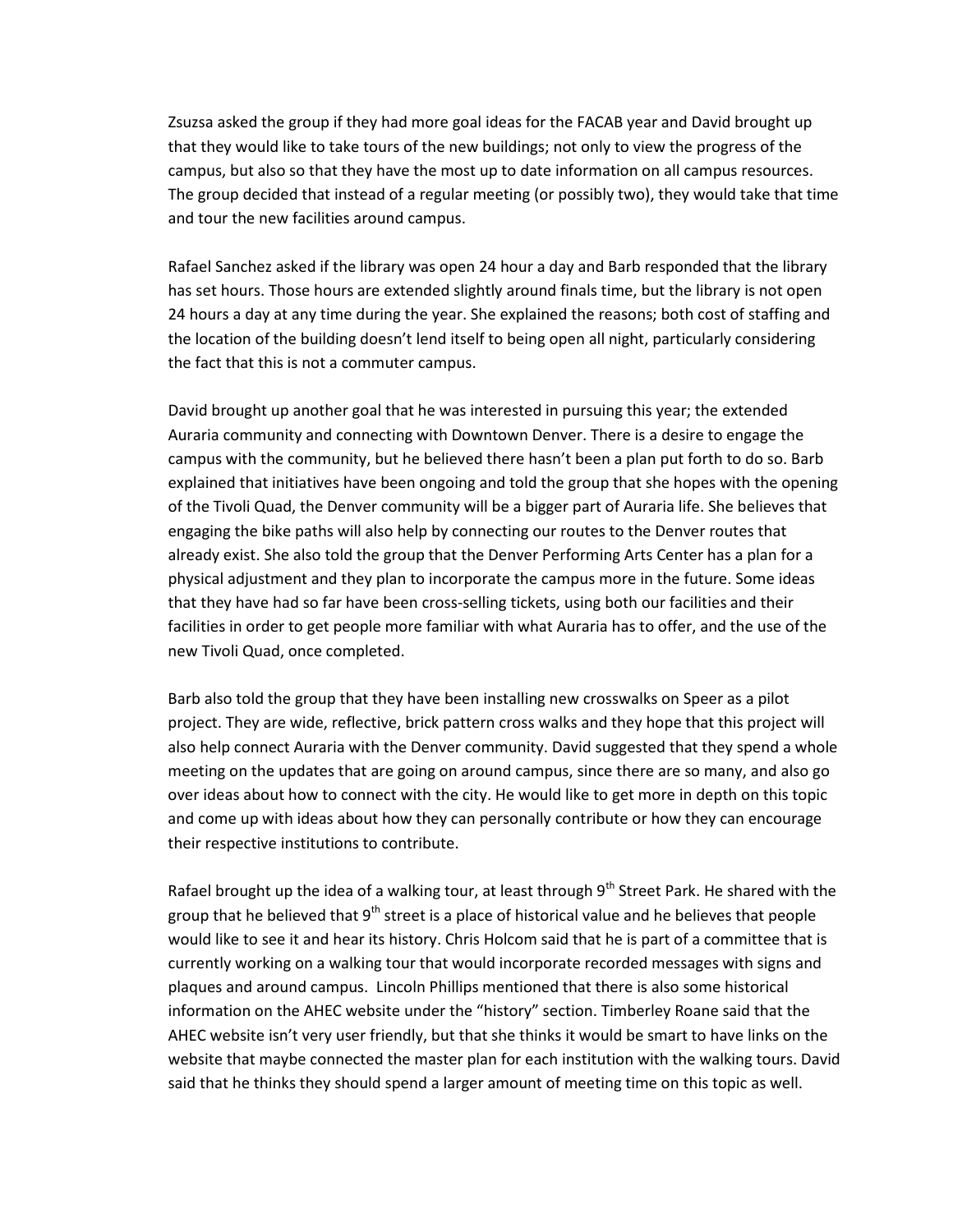# **5. Campus updates:**

The group had run out of time, but Barb had given some updates throughout the discussion. She will give further updates at a later meeting.

# **6. Other:**

David told the group that he had been receiving complaints about the Faculty and Staff Club, across  $9<sup>th</sup>$  Street Park. He said that the quality of both food and service had gone down. They are always very busy with students now, so it has been more difficult for faculty and staff to get lunches in a timely manner, which was one of the perks of the Faculty and Staff Club. Barb told the group that, unfortunately, AHEC does not run that facility, Vanilla Bean is contracted with them, but she would work on finding a contact person over there or someone who they can direct their complaints to.

# **7. Adjournment:**

Meeting was adjourned at 9:15am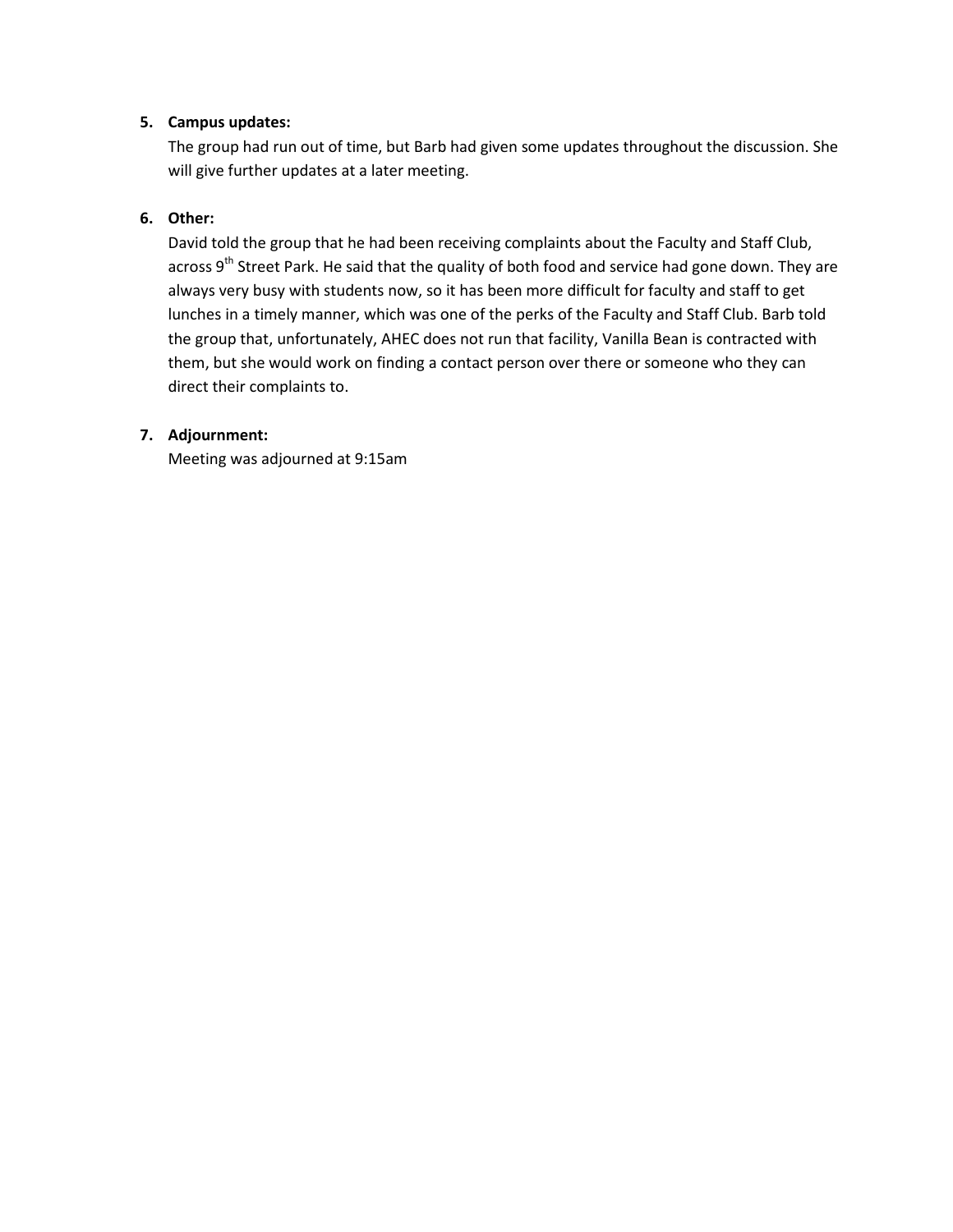# **Faculty Advisory Committee to the Auraria Board Meeting Agenda November 2, 2015 EVPA Office Conference Room 1068 9th Street Park 8:00 – 9:00 AM**

# **Attending:**

| Zsuzsa Balogh           | MSU Denver Representative (Chair/Board Representative) |
|-------------------------|--------------------------------------------------------|
| David Kottenstette      | <b>MSU Denver Representative</b>                       |
| <b>Lincoln Phillips</b> | <b>CCD Representative</b>                              |
| Chris Holcom            | <b>CCD Representative</b>                              |
| Rafael Sanchez          | <b>CU Denver Representative</b>                        |
| <b>Timberley Roane</b>  | <b>CU Denver Representative</b>                        |
| Barb Weiske             | EVPA, Auraria Higher Education Center                  |
| Ariel deGruy            | Staff, Auraria Higher Education Center                 |

# **Approval of Minutes:**

Minutes from the September 21, 2015 regular meeting of the Faculty Advisory Committee to the Auraria Board.

**Recommended Motion: That the Faculty Advisory Committee to the Auraria Board approve the minutes of the September 21, 2015 meeting, as presented.** 

- Faculty Friends of Auraria Award
- Site Visit Schedules 2015-16
- Annual Report Presentation (Barb)
- Campus Updates (Barb)
- Other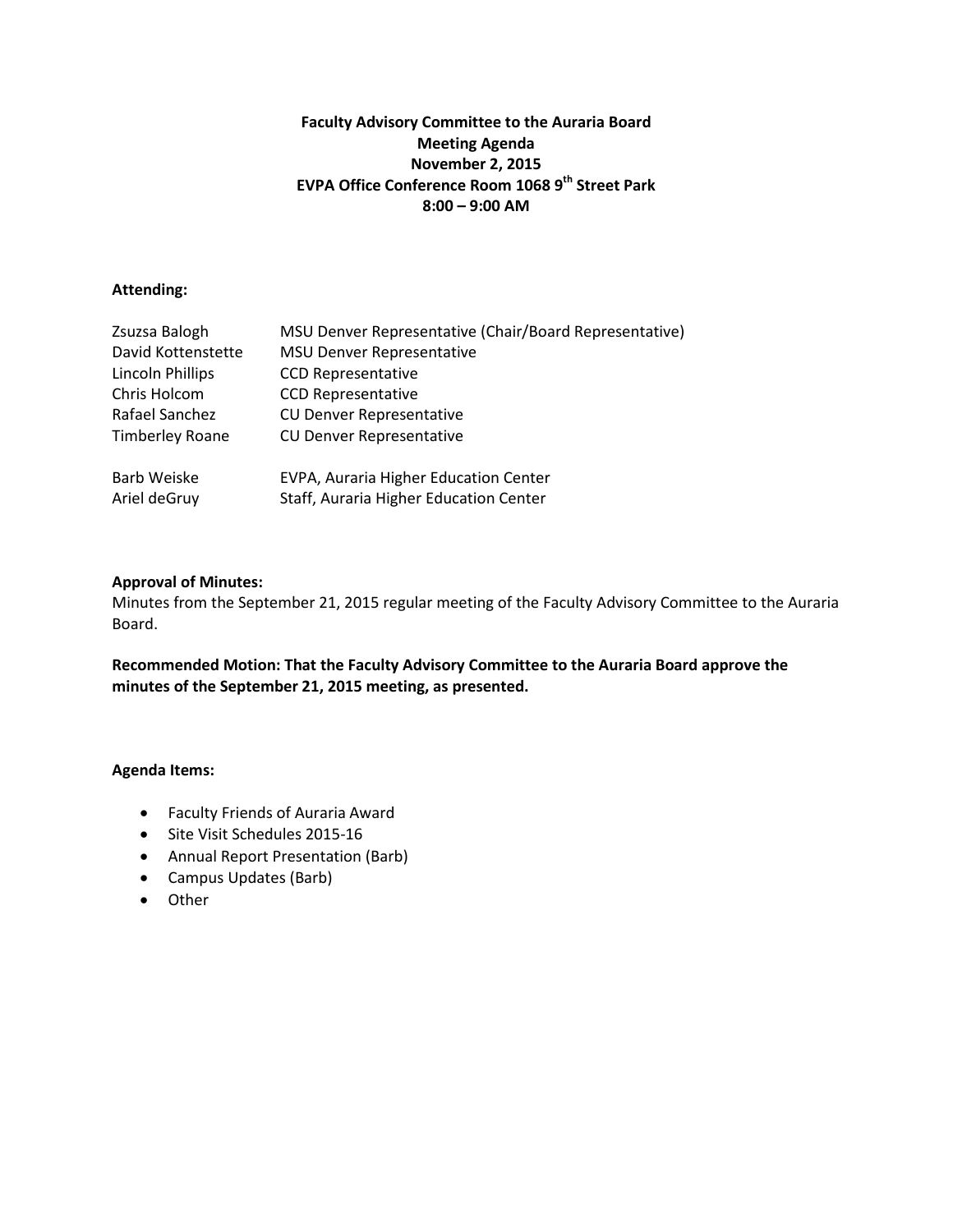# **Faculty Advisory Committee to the Auraria Board Meeting Minutes November 2, 2015 EVPA Office Conference Room 1068 9th Street Park 8:00 – 9:00 AM**

#### **Attendees:**

| Zsuzsa Balogh          | MSU Denver Representative - present              |
|------------------------|--------------------------------------------------|
| David Kottenstette     | MSU Denver Representative - present              |
| Lincoln Phillips       | CCD Representative - absent                      |
| Chris Holcom           | CCD Representative - present                     |
| Rafael Sanchez         | CU Denver Representative - present               |
| <b>Timberley Roane</b> | CU Denver Representative - present               |
| Barb Weiske            | CEO, Auraria Higher Education Center - present   |
| Ariel deGruy           | Staff, Auraria Higher Education Center - present |

# **1. Approval of Minutes:**

Timberley Roane moved to approve the minutes from the September 21, 2015 regular meeting of the Faculty Advisory Committee to the Auraria Board. Rafael Sanchez seconded the motion. **The motion carried unanimously.**

# **2. Annual Report Presentation (Barb):**

Barb was happy to report that Auraria had successfully completed all of their goals assigned by the Auraria Board from last year. She talked about the Tivoli Quad project first. Barb told the group that they will be bringing  $11<sup>th</sup>$  street through to Auraria Pkwy and there will be a signal at that intersection as well as making Walnut a through street. This will be set up as a pedestrian oriented area, with speed humps and bike lanes. These updates are scheduled to be completed by April of 2016, with the intersection improvements at Auraria Parkway occurring after that.

Timberley suggested that they might also consider putting raised speed humps on Larimer, because people often speed through that area. Rafael asked Barb if there was room for future MSU Denver buildings and Barb responded that yes, there was plenty of room for all three institutions to continue expanding their neighborhoods, and this addition had already been identified in the Master Plan.

Barb went on to talk about the Library project. They have created the new entry on Lawrence, which is very exciting and looks transparent and lovely. They will also keep the entryway on  $10<sup>th</sup>$ . There will be a patio area outside and new landscaping all around. They have also worked in a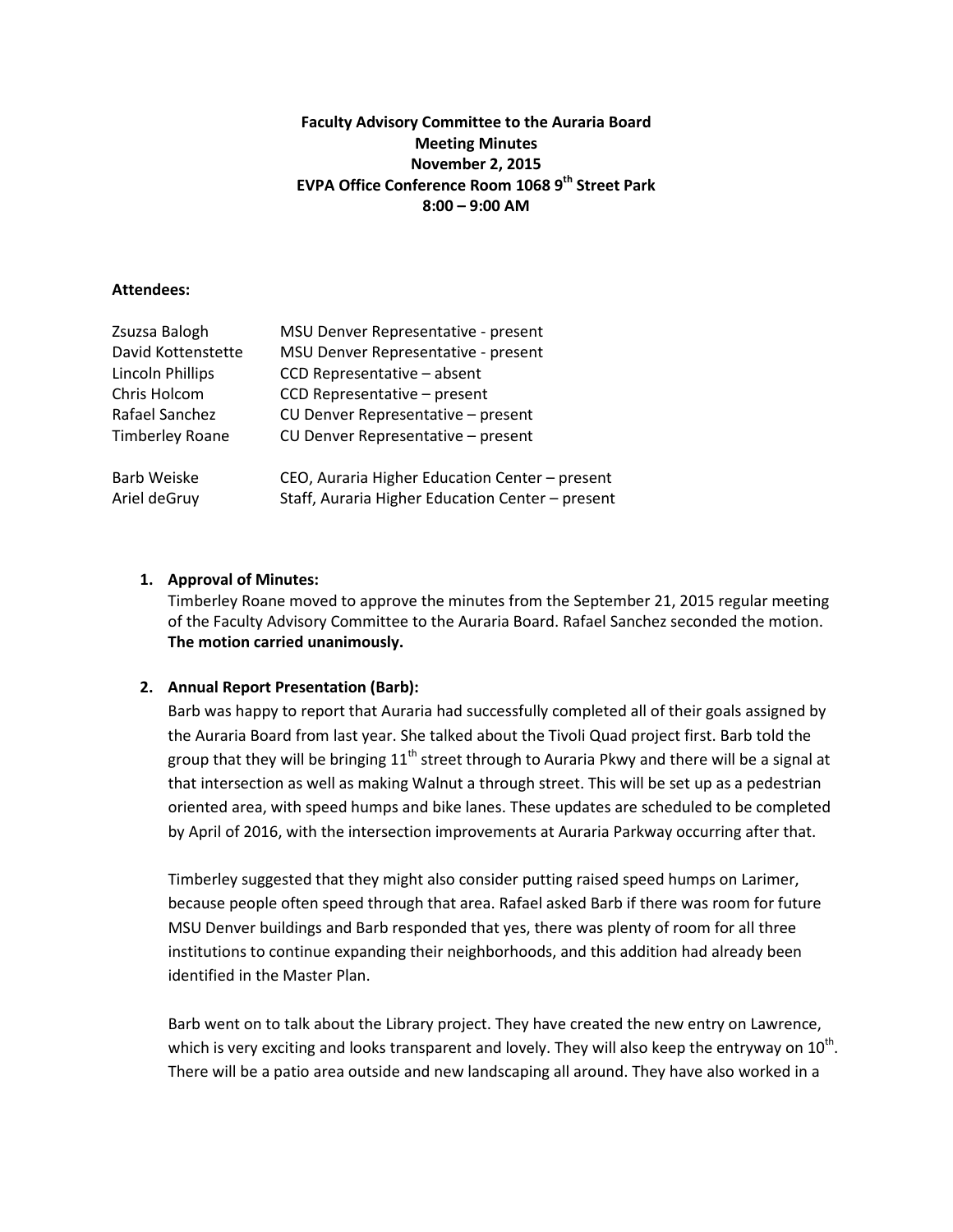new roof. This project is on schedule and should open in the fall of 2016, not including the roof piece.

The King Center and Arts Building have two separate program plans that are both now completed. The King Center was submitted and they will present to legislature in December. As of right now, its #11 on the capital construction list. The concept is to move all performing arts into the King Center and all visual arts into the Arts Building. This will require expansions and remodels.

In the Tivoli, there were multiple projects including the Tivoli brew house and tap room, the CU Denver Theatre space as well as a possible conference space also located in the theatres. St. Cajetan's will also be getting a facelift. It was awarded a grant to do some work on the windows and Auraria is hoping for more funds to be able to update both the interior and exterior of the historic building.

CU Denver opened their new Student Commons building this year, which was a success. MSU Denver opened up the Regency Field, also a big success. In the PE/Events Center, they drained the leaking swimming pool and are brainstorming some new ideas for the use of that space. Starbucks in now on Auraria campus and they are doing incredibly well. A new, outdoor patio is still to come. The NCO program has also been a huge success – people feel safer, they created the text a tip program and lots of other security initiatives. The 10<sup>th</sup> Street Mall project has wrapped up its first stage. There has been great feedback about the new, pedestrian friendly section of 10<sup>th</sup> Street. AHEC has received assurances that we will receive funding to complete the project all the way down to the Tivoli.

The pilot project on the intersections across Speer went very well. They hope to complete the Colfax and Lipan intersection project next year as well. The primary new goal that the Aurara Board of Directors identified this year was creating an interactive walkway across Speer to connect campus to downtown.

# **3. Faculty Friends of Auraria:**

Zuszsa told the group that the timeline that Eric had put together last year seemed reasonable to her, and she asked the group for input. They agreed that the timeline was sufficient. They agreed to get the information out to their respective groups and ask for nominations to be sent to Ariel by November 30<sup>th</sup>.

# **4. Campus Tours:**

The group decided to make a list of possible tour locations and then they could set up tours, either with folks from that particular building, or just self-guided tours of the new spaces on campus.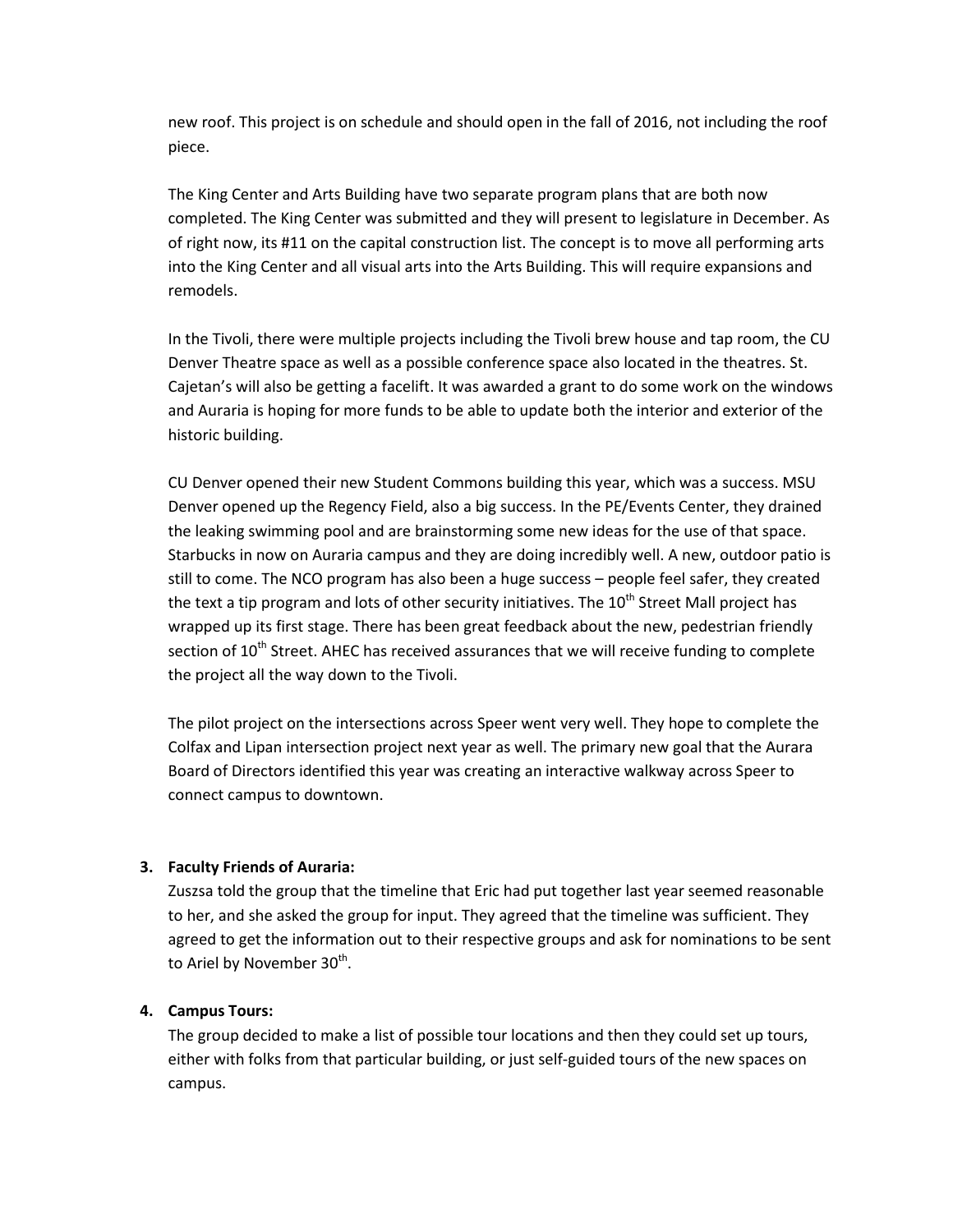# **5. Other:**

Zsuzsa asked if Barb would be willing to give a short version of her presentation to the MSU Denver faculty senate, so they can know what's going on around campus as well and Barb responded that she is always willing to come to any faculty senate to give updates.

Timberley brought up one last thing she thought the group should be aware of regarding server changes. She told the group that Russell Pool is proposing big changes for the server system at CU Denver. Evidently CU hired someone to hack into the server system to find weaknesses, but no one was informed that this was happening, so it ended up causing some serious issues; some of which still have not been resolved. Timberley said that the whole thing had not been talked about openly, but she thought that the group should know.

# **6. Adjournment:**

Meeting was adjourned at 9:18am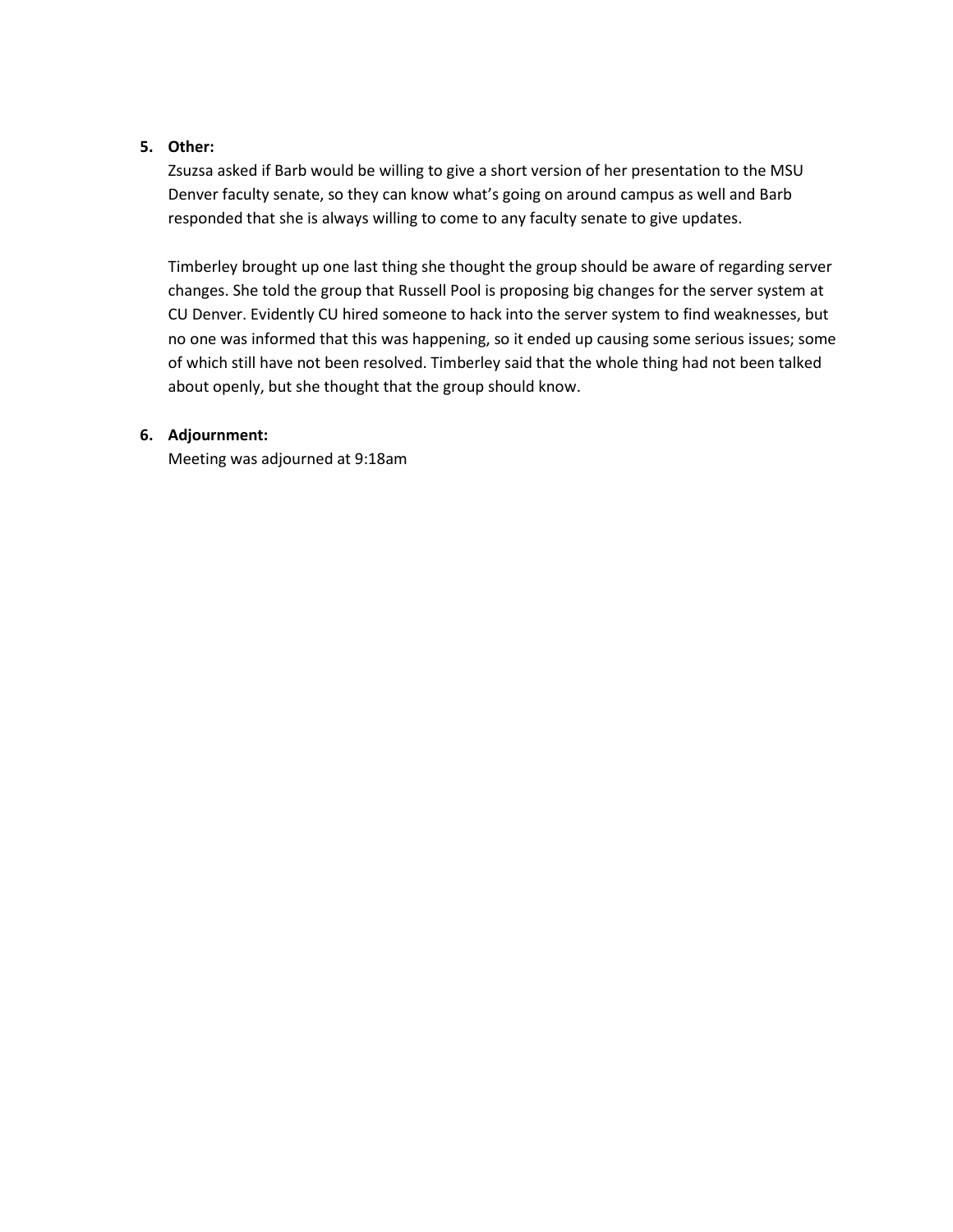# **Faculty Advisory Committee to the Auraria Board Meeting Agenda December 7, 2015 EVPA Office Conference Room 1068 9th Street Park 8:00 – 9:00 AM**

# **Attending:**

| Zsuzsa Balogh           | MSU Denver Representative (Chair/Board Representative) |
|-------------------------|--------------------------------------------------------|
| David Kottenstette      | <b>MSU Denver Representative</b>                       |
| <b>Lincoln Phillips</b> | <b>CCD Representative</b>                              |
| Chris Holcom            | <b>CCD Representative</b>                              |
| Rafael Sanchez          | <b>CU Denver Representative</b>                        |
| <b>Timberley Roane</b>  | <b>CU Denver Representative</b>                        |
| Barb Weiske             | CEO, Auraria Higher Education Center                   |
| Ariel deGruy            | Staff, Auraria Higher Education Center                 |

# **Approval of Minutes:**

Minutes from the November 2, 2015 regular meeting of the Faculty Advisory Committee to the Auraria Board.

**Recommended Motion: That the Faculty Advisory Committee to the Auraria Board approve the minutes of the November, 2015 meeting, as presented.** 

- Faculty Friends of Auraria Award review and selection
- Faculty Senate Presentations (done by Barb)
- Spring Site Visits
- Other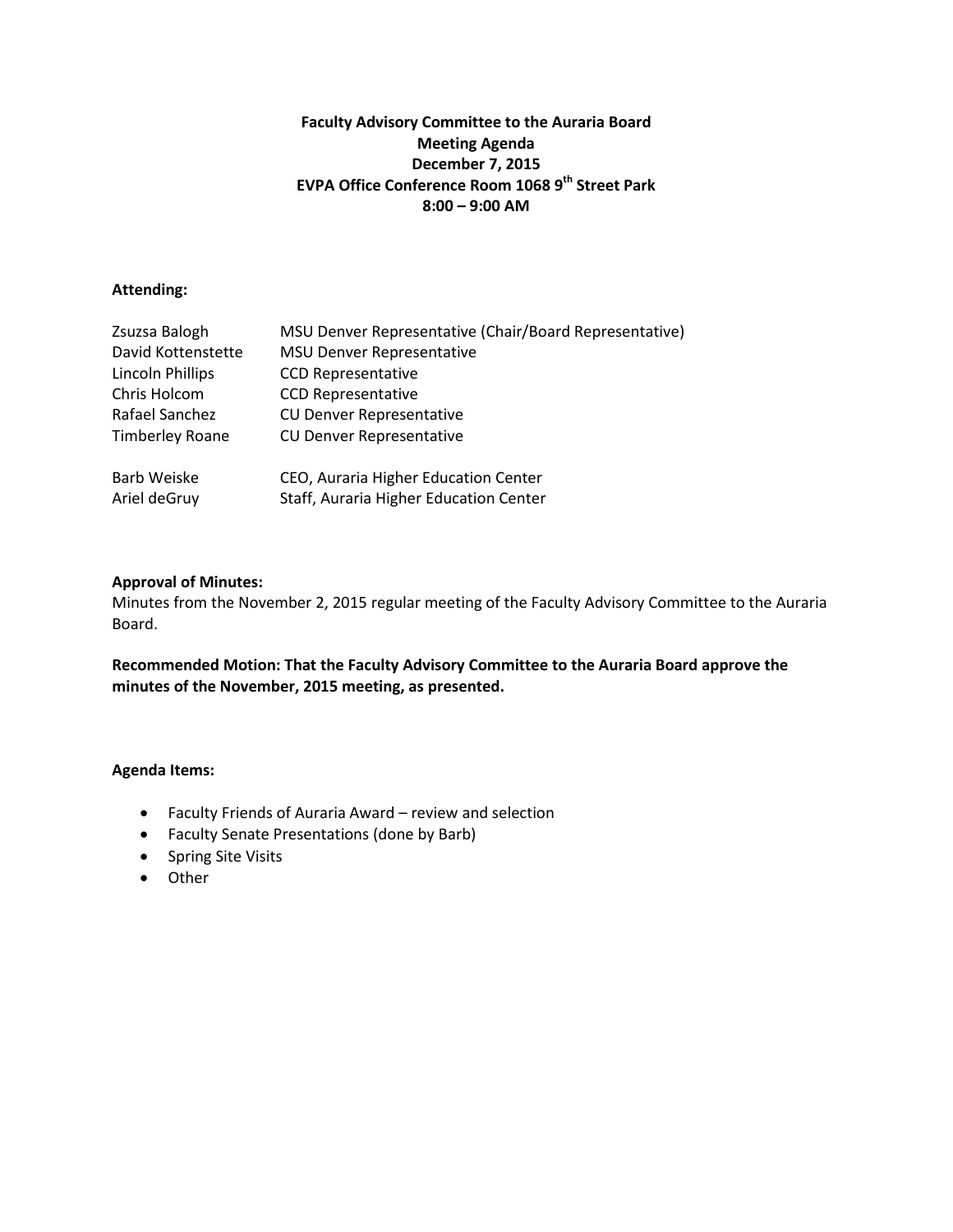# **Faculty Advisory Committee to the Auraria Board Meeting Minutes December 7, 2015 EVPA Office Conference Room 1068 9th Street Park 8:00 – 9:00 AM**

#### **Attendees:**

| Zsuzsa Balogh           | MSU Denver Representative - present              |
|-------------------------|--------------------------------------------------|
| David Kottenstette      | MSU Denver Representative - present              |
| <b>Lincoln Phillips</b> | CCD Representative - present                     |
| Chris Holcom            | CCD Representative - present                     |
| Rafael Sanchez          | CU Denver Representative - present               |
| <b>Timberley Roane</b>  | CU Denver Representative - present               |
| <b>Barb Weiske</b>      | CEO, Auraria Higher Education Center - present   |
| Ariel deGruy            | Staff, Auraria Higher Education Center - present |

# **1. Approval of Minutes:**

David Kottenstette moved to approve the minutes from the November 2, 2015 regular meeting of the Faculty Advisory Committee to the Auraria Board. Chris Holcom seconded the motion. **The motion carried unanimously.**

# **2. Faculty Friends of Auraria Award:**

Zsuzsa asked the group about the best ways to get the word out about this award, so that it can reach the largest number of people. The group suggested email, but it was brought up that often times, faculty members don't read mass emails, so it would be nice to have an alternative route of getting the message out. David suggested that the group also include information about the prize and that might also generate some excitement among faculty. While the group doesn't want folks to apply just for the prize, it is a good incentive to put in the time and effort.

Timberley suggested that they give more leeway as far as the time frame goes for next year's award. Although they were able to get the word out to some of their faculty, it seemed like a lot of folks didn't have enough time to actually apply for the award. David added that they should set the dates soon, and then promote it throughout the year. The group decided that they wanted to have guidelines put together to be sent out in the spring with all the information about the award, including the deadlines. Everyone agreed that the first week in December is a good deadline for submissions, which, for 2016 would be December 2<sup>nd</sup>. That way there is plenty of time to go through each person's submissions and decide on a winner before the March 2017 ABOD meeting, where the award will be formally announced and presented.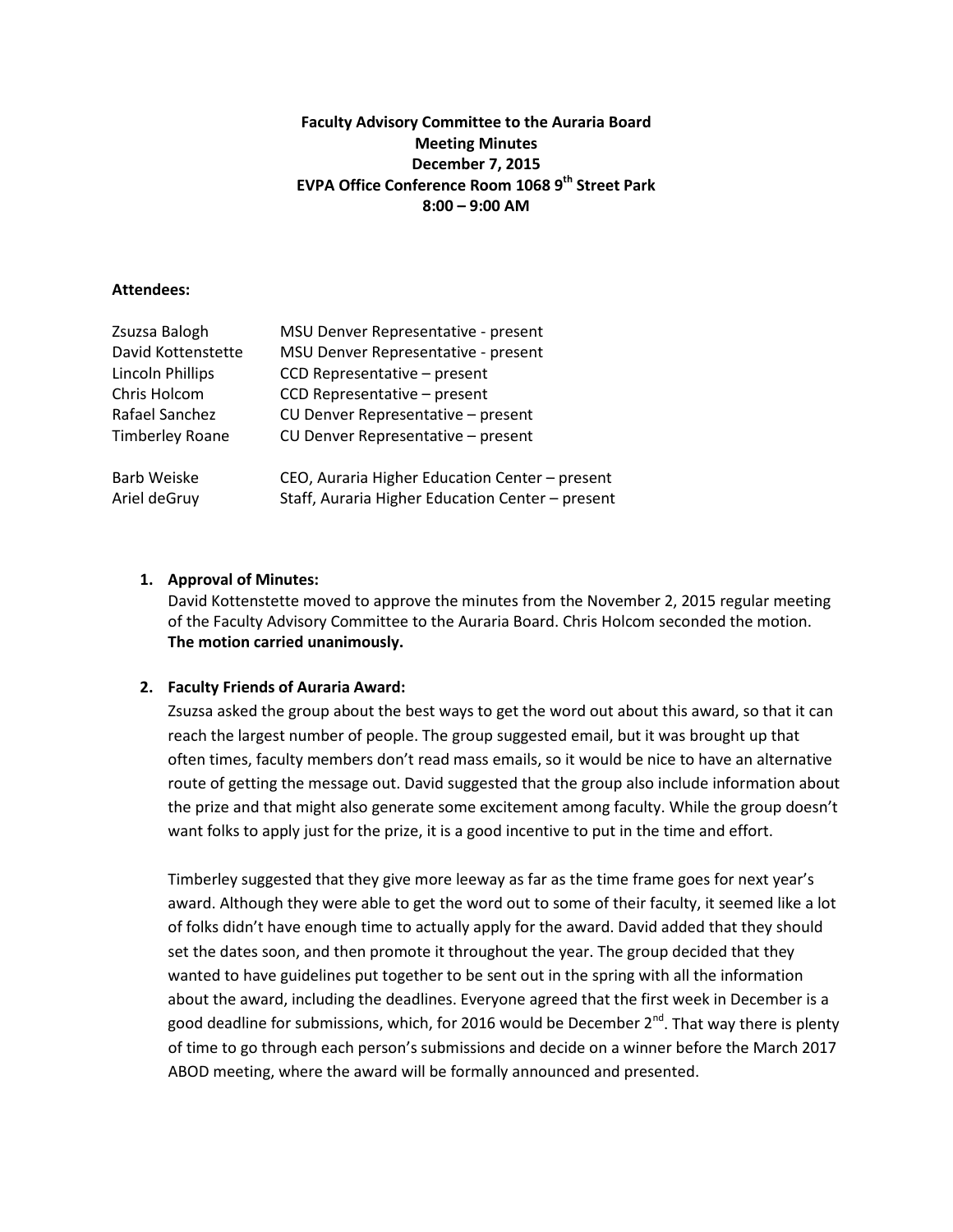Timberley also thought it would be a good idea to include some examples of the types of triinstitutional service they are looking for out of the applicants, so that everyone is clear on what kinds of things that they should include in their submissions. It should be clear to faculty that FACAB is looking for folks that support the campus as a whole and not just one institution. David brought up SACAB, saying that another important aspect of the award should be working with students on campus on projects and initiatives.

Zsuzsa said that she would draft up some criteria and bring it to the next meeting to discuss with the group, making sure to include the focus on tri-institutional accomplishments and the betterment of the campus.

Lincoln mentioned that it is really up to the people in the room (FACAB) to spread the word through their own channels at their own institutions and drum up some excitement about the award. FACAB decided that since there were only two submissions this year, and they were both from MSU Denver, they would not be giving the award to anyone, and instead, they would promote it throughout the year, and try to get a larger pool of applicants in 2016. The group generated letters for the two applicants notifying them that there would be no winner this year, thanking them for their time and effort, and encouraging them to re-apply again next year.

# **3. Faculty Senate Presentations:**

Zsuzsa wanted to confirm that Barb would be willing to do mini presentations at one of the upcoming faculty senate meetings for MSU Denver as well as the other two institutions. She expressed that FACAB gets a lot of great information about campus growth, and she would like to share that knowledge with a larger group of people. Barb said that she would be happy to come to any faculty senate meetings and discuss AHEC and Auraria campus growth and development. She just needs advance notice and to be sure her schedule will accommodate it.

# **4. Spring Site Visits:**

The group decided that they would each bring a list of possible locations they want to visit to the next FACAB meeting. They would then discuss options regarding the best times to go see the new buildings or development sites.

#### **5. Other:**

Zsuzsa announced that MSU Denver has a new minor in architecture that they are very excited about. She also brought up the need for partnerships among the institutions, especially with programs like this that would truly benefit from networking and making more connections. David agreed and added that there are lots of resources and possibilities when folks work together and he would like to discuss this further. Timberley mentioned that it is FACAB's responsibility to share all the information they get through these meetings with their respective institutions and help to build bridges between the schools. The group decided that they would like to talk more about ways to connect and integrate their programs.